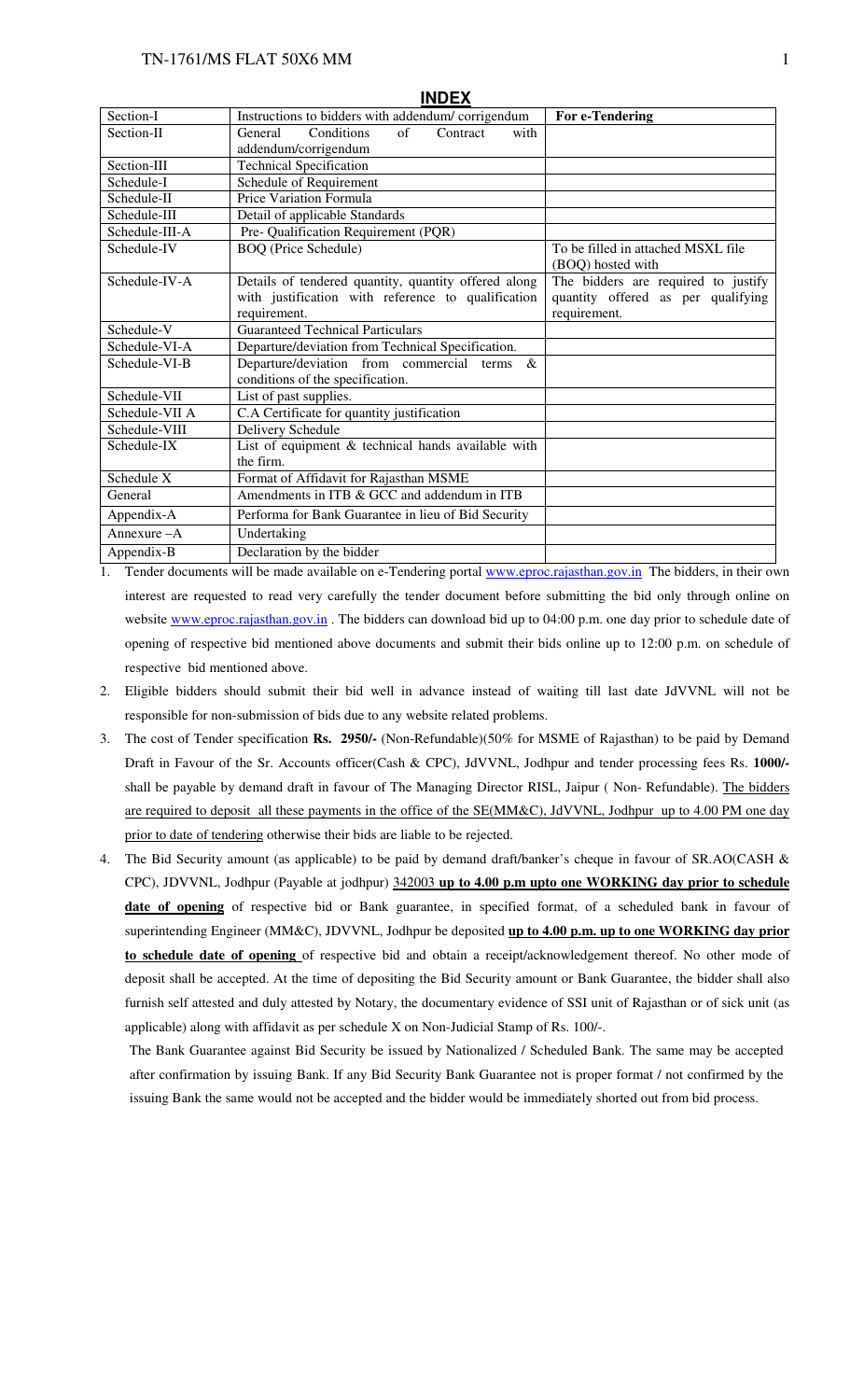#### **JODHPUR VIDYUT VITARAN NIGAM LIMITED OFFICE OF THE SUPERINTENDING ENGINEER (MM&C) NEW POWER HOUSE, INDUSTRIAL AREA, JODHPUR –342 003 Corporate Identity Number (CIN)-U40109RJ2000SGC016483 GST No. 08AAACJ8578R1ZJ**

**TELEPHONE: 0291-2651376 FAX: 0291-2746539** 

## Mail Address: semmcjdvvnl@gmail.com

#### **TENDER SPECIFICATION NO. JdVVNL/SE(MM&C)/EIIIAIII/TN-1761**

Tenders are hereby invited in e-procurement system for purchase of **MS Flat of size 50x6mm** under **TN-1761.** Tenders are to be submitted online in electronic format on website **http:eproc.rajasthan.gov.in**. The details are as under-

| <b>S. No.</b> | <b>Name of Item</b>    | <b>Quantity</b> | <b>Estimated Unit F.O.R.</b> |
|---------------|------------------------|-----------------|------------------------------|
|               |                        |                 | <b>Destination Price</b>     |
|               | MS Flat of size 50x6mm | <b>150 MT</b>   | Rs. 62700.00/MT              |

| A           | NIT No.                       | <b>TN-1761</b>                                      |
|-------------|-------------------------------|-----------------------------------------------------|
| B           | Cost of Specification         | Rs. 2,950.00 (Rs. Two Thousand Nine Hundred & Fifty |
|             |                               | only) (50% for MSME of Rajasthan)                   |
| $\mathbf C$ | Processing of RISL            | Rs. 1,000.00 (Rs. One Thousand only)                |
| D           | Bid security                  | General Bidder: Rs 188100.00                        |
|             |                               | <b>Sick Unit: Rs 94050.00</b>                       |
|             |                               | SSI unit of Rajasthan: Rs. 47025.00*                |
| E           | Validity                      | 120 days from the next date of opening of techno-   |
|             |                               | commercial bid.                                     |
| F           | Base date for price variation | 01.01.2022 (irrespective of date of opening of      |
|             |                               | tender)                                             |

#### **\*In case SSI unit of Rajasthan quotes the less than the tendered quantity , then they are required to furnish Bid security @ 0.5% of the value of the quantity offered by them, failing which bid shall be considered non-responsive.**

 The micro , small & Medium Scale Industries of Rajasthan and sick Industries , other than Small Scale Industries , whose cases are pending before the Board of Industrial and Financial Reconstructioon (BIFR) shall furnish self attested documentary evidence duly attested by notary to claim the above.

| S.N. | Events                                                                                                                    | Date & Time                                               | <b>Location</b>                                                                                     |
|------|---------------------------------------------------------------------------------------------------------------------------|-----------------------------------------------------------|-----------------------------------------------------------------------------------------------------|
|      | Date of downloading of tender<br>specifications                                                                           | Up to 17.02.2022<br>$(6:00 \text{ PM})$                   | www.jdvvnl.com &<br>http:eproc.rajasthan.gov.in                                                     |
| 2    | Deposit of cost of Tender<br>Specifications & Performa of<br>Bid Securing Declaration and<br>furnishing of Processing fee | Up to 17.02.2022<br>$(4:00 \text{ PM})$                   | Office of Sr. A.O (Cash & CPC) /<br>SE (MM&C), JdVVNL, New Power<br>House, Industrial Area, Jodhpur |
| 3    | Last Date $\&$ time of submission of<br>electronic bid                                                                    | Up to 18.02.2022<br>$(12:00 \text{ PM})$                  | http:eproc.rajasthan.gov.in                                                                         |
| 4    | Opening of Technical Bid                                                                                                  | 18.02.2022<br>$(3:00 \text{ PM})$                         | http:eproc.rajasthan.gov.in                                                                         |
| 5.   | Opening of Price Bid                                                                                                      | To be intimated<br>separately to the<br>qualified bidders | http:eproc.rajasthan.gov.in                                                                         |

### **IMPORTANT DATES**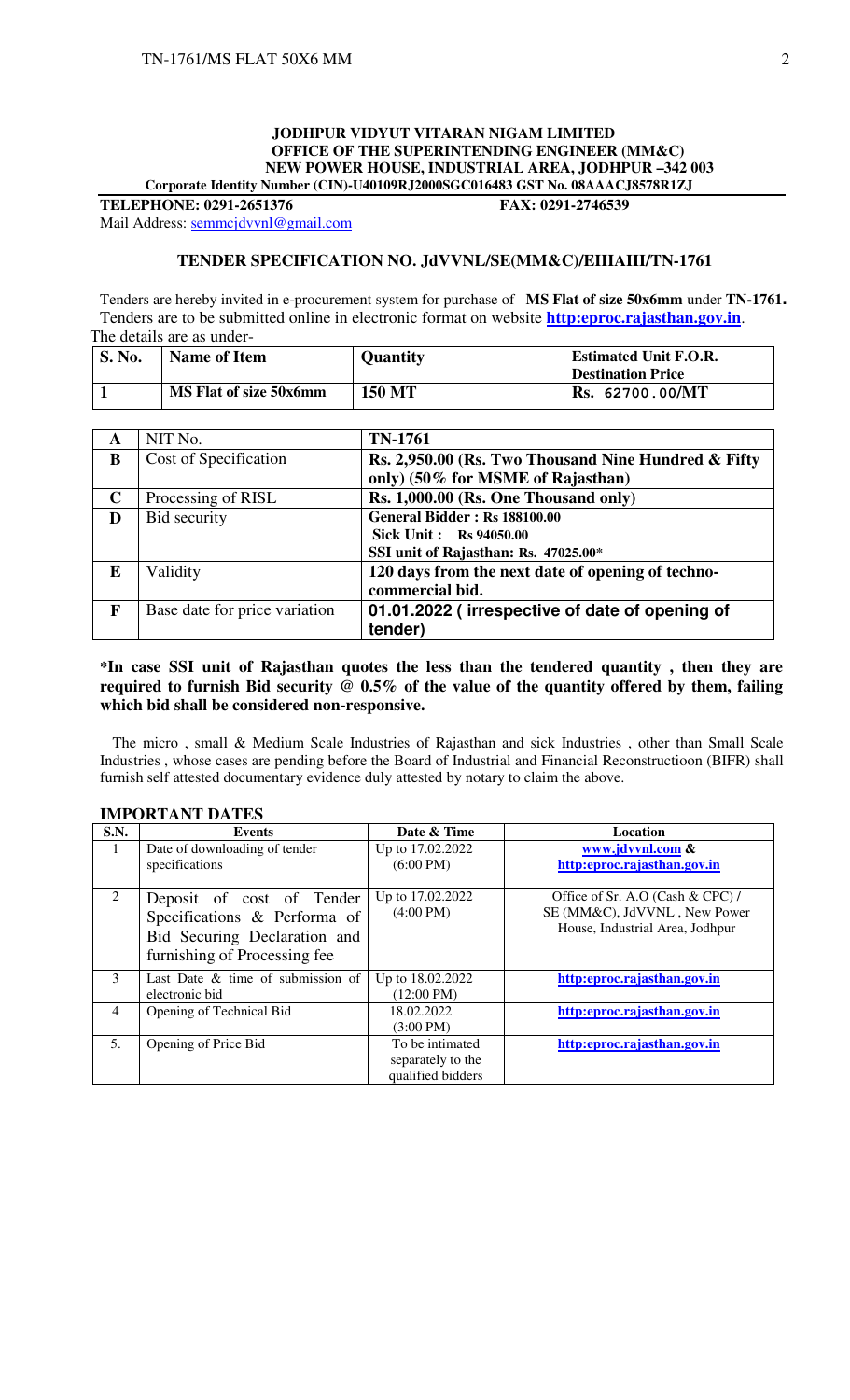#### **SECTION-III**

## **TECHNICAL SPECIFICATION FOR SUPPLY OF MS FLAT of size 50x6 mm AGAINST TN-1761.**

#### **1. SCOPE:-**

- 1.1 This specification covers for design, manufacture, stage testing, inspection & testing before dispatch, packing supply and delivery of steel plates, strips, section, flats, bars etc. for use in structural work.
- 1.2 These sections shall be suitable for welded, bolted and riveted structures and for general engineering purposes.
- 1.3 Where welding is employed for fabrication and guaranteed weld-ability is required, welding procedure should be as specified in IS:9595:1980.

#### **2.0 Standards:**

 Except as modified in this specification, the material, and purpose of material covered under "SCOPE" clause 1.1 to 1.3 shall confirm to the latest revision with amendments thereof the following bureau of Indian Standard & where the relevant ISS is not available, the material/equipment should comply the latest B.S.S.

| S.No.          | of<br><b>Bureau</b>                                                                | Title                                                              |  |
|----------------|------------------------------------------------------------------------------------|--------------------------------------------------------------------|--|
|                | Indian                                                                             |                                                                    |  |
|                | Standards. IS                                                                      |                                                                    |  |
|                | No.                                                                                |                                                                    |  |
|                | 2062                                                                               | Steel for General structural purpose (Fifth revision)              |  |
| $\overline{2}$ | 228                                                                                | Method of chemical analysis of steel (second revision)             |  |
| $\overline{3}$ | 1608/1995                                                                          | Mechanical testing of metals-Tensile testing (Second Revision)     |  |
| $\overline{4}$ | 1757/1988                                                                          | Method for charpy impact test (V notch) for metallic material      |  |
|                | (second revision)                                                                  |                                                                    |  |
| 5              | 3803<br>Part.I/                                                                    | Steel-conversion of elongation values Part.I Carbon & alloy Steels |  |
|                | 1989<br>(Second revision)                                                          |                                                                    |  |
| 6              | Ground technical delivery requirements for steel $\&$ steel products.<br>8910/1978 |                                                                    |  |
| $\tau$         | 10842/1984                                                                         | Testing & evaluation procedure for Y groove crackability test.     |  |
| 8              | 1786/1985                                                                          | High Strength Deformed Steel Bars and wires for concrete           |  |
|                |                                                                                    | reinforcement.                                                     |  |
| 9              | 1599/1985                                                                          | Method for bend test(second revision)                              |  |
| 10             | 1052/1985<br>Rolling and cutting tolerances for hot rolled steel products (Third   |                                                                    |  |
|                |                                                                                    | Revision).                                                         |  |

### **3.0 CLIMATIC CONDITIONS:**

The steel sections covered under this specification are to be used for fabrication of various structures to be erected in the state of Rajasthan and shall be suitable for the climatic conditions prevailing in the area as per details given below:-

| Location                                      | In the State of Rajasthan |
|-----------------------------------------------|---------------------------|
| Max. ambient air temperature (deg.C)          | 50                        |
| Min. ambient air temperature (deg.C)          | $-2.5$                    |
| Average daily ambient air temperature (deg.C) | 32.2                      |
| Max. relative humidity $(\%)$                 | 100                       |
| Min. relative humidity $(\%)$                 | 50                        |
| Average rainfall per annum (mm)               | 150 to 1000               |
| No. of rainy days per annum                   | 70                        |
| Max. altitude above mean sea level (metres)   | 100-1000                  |
| Max. wind pressure (kg per sq.m)              | 195                       |
| Isoceraunic level (days per annum)            | 25 (Thunder Storm)        |
| Seismic Level (horizontal acceleration)       | $0.08$ g                  |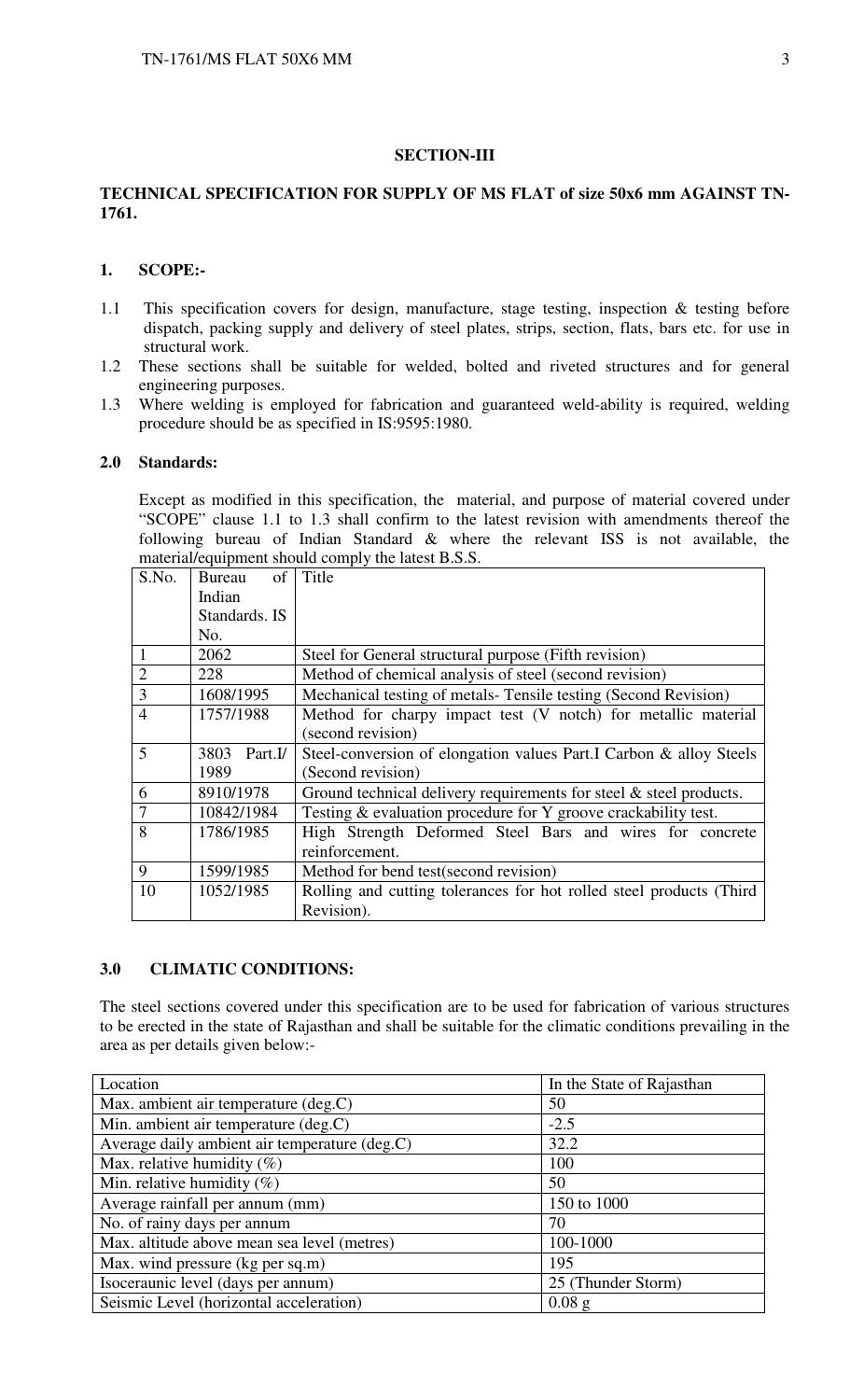Note:- Moderately hot and humid tropical climate, conductive to rust and fungus growth. The climatic conditions are also prone to wide variations in ambient conditions. Smoke is also present in the atmosphere, heavy lightning also occurs during June to October.

## **4.0 REQUIREMENT**

The approximate quantity required of various steel sections are indicated in the Schedule-I (schedule of requirement along with approximate weight).

The quantities mentioned in the schedule of requirement (Schedule-I) are provisional. However, the net quantity shall be determined later-on at the time of finalization of the tender. The purchaser reserves the right to increase or decrease the tendered quantity/ weight of structure. The purchaser also reserves the right to split the quantity and to entrust the order for the supply on one or more Suppliers. The bidder shall agree to supply part quantity ordered on him at the rates/ prices mentioned in the tender or accepted by the purchaser.

## **5.0 GENERAL TECHNICAL REQUIREMENT**

The technical, parameters to which the steel sections shall confirm are as under:-

## 5.1 **MECHANICAL PROPERTIES:**

| a              | Grade                                           | A                   |
|----------------|-------------------------------------------------|---------------------|
| b.             | Designation                                     | Fe 410 W A          |
| $\mathbf{c}$ . | Tensile strength min., mpa                      | 410                 |
| d.             | Yield strength min., mpa                        | $<20$ , 20-40 $>40$ |
|                |                                                 | mm<br>mm<br>mm      |
|                |                                                 | 250<br>240<br>230   |
| e.             | Elongation percent, min. (at<br>length<br>gauge | 23                  |
|                | 5.65xSQRT(So)                                   |                     |
| f.             | Internal Diameter of Bend min.                  | 3t                  |
| g.             | Charpy V Notch Impact energy J, min.            |                     |

## 5.2 **CHEMICAL COMPOSITION**

| a              | Grade                         | A           |
|----------------|-------------------------------|-------------|
| $\mathbf{b}$ . | Designation                   | Fe 410 W A  |
| $\mathbf{c}$ . | Ladle Analysis, percent, Max. | $C - 0.23$  |
|                |                               | $Mn-1.50$   |
|                |                               | $S - 0.050$ |
|                |                               | $P - 0.050$ |
|                |                               | $Si - 0.40$ |
| d.             | Supply condition.             | As rolled   |
| e.             | Carbon equivalent (CE) Max.   | 0.42        |
| f.             | De-oxidation mode             |             |

## 5.3 **MASS & STANDARD LENGTH**

|      | Name of the Steel Size in mm |      |            | Mass in Kg. Required length |
|------|------------------------------|------|------------|-----------------------------|
| S.No | Sections                     |      | Per Metre  | metre<br>1n                 |
|      |                              |      |            | (Standard length)           |
|      | M.S. Flat                    | 50x6 | As per ISS | 8-11                        |

#### 5.4 **TOLERANCE IN STANDARD LENGTH:-** ±5% for all sections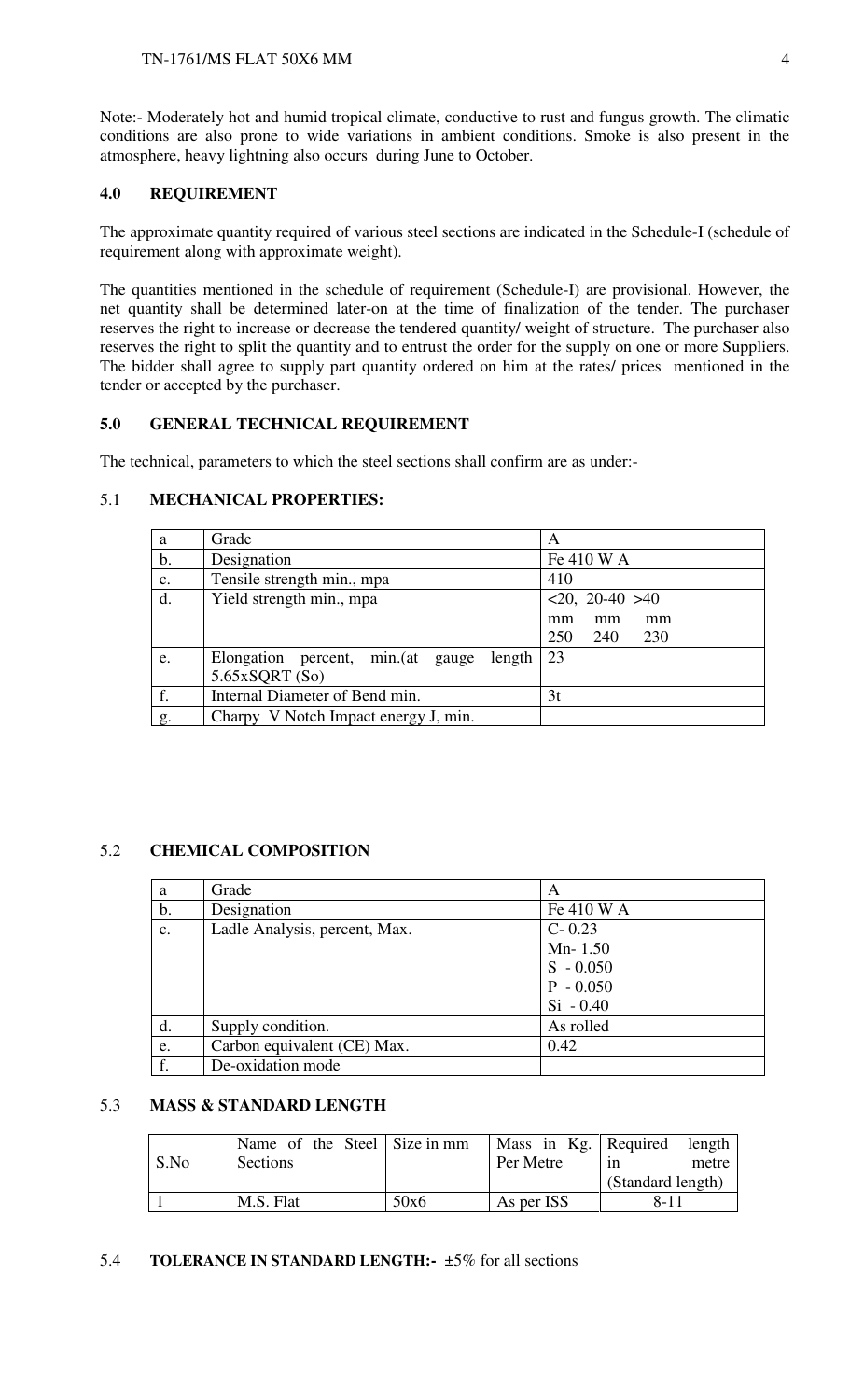#### **5.5 TOLERANCE IN DIMENSIONS:** As per relevant IS

**5.6 PACKING AND MARKING:**  a) Packing As per ISS

 b) Marking The steel sections shall be marked with colour code as per IS and each product shall carry a tag or be marked with the manufacturer name or trade mark.

## **5.7 WORKMANSHIP**

i) All finished steel shall be well and clearly rolled to dimensions, sections and masses specified. The finished material, shall be reasonably free from surface flows, laminations, rough/jagged and imperfect edges and other harmful defects.

ii) Minor surface defects may be removed by the manufacturer.

## **6.0 IDENTIFICATION MARKING:**

Each product shall carry a tag or be marked with the name or trade mark of the manufacturer. Designation of steel should also be marked on the product tag.

The ends of the rolled product shall be painted with a colour code "Green" for Grade 'A'.

### **7.0 QUALITY ASSURANCE PLAN:**

The bidder shall invariably furnish the following information along with his offer, failing which the offer shall be liable for rejection. Information shall be separately given for individual type of steel section.

- i) Statement giving list of important raw materials, names of sub-supplier for the raw material, list of standards according to which the raw material are tested, list of tests normally carried out on raw material in presence of bidders representatives, copies of tests certificates.
- ii) Information and copies of test certificates as in (i) above in respect of bought out items.
- iii) List of manufacturing facilities available
- iv) Level of automation achieved and list of areas where manual processing exists.
- v) List of areas in manufacturing process, where stage inspections are normally carried out for quality control and details of such tests and inspections.

The supplier shall submit the routine test certificates of bought out items and raw material at the time of routine testing.

#### **8.0 PACKING & FORWARDING**

The various sections of steel shall be packed in such a manner so that same should be able to resist hazard involved in transportation, unloading, stacking etc.

#### **9.0 TESTS**

Tests before dispatch:- The various steel sections before dispatch shall be subject to following tests as per IS:2062 at the maker's works.

ROUTINE TEST/ACCEPTANCE TEST:

- (i) Dimensional checking & visual inspection.
- (ii) Weight checking
- (iii) Chemical composition test
- (iv) Mechanical properties tests

#### **10. INSPECTION**

The inspection shall be carried out on each lot separately. The following number of pieces selected at random shall be subjected to inspection/ testing and checking.

a) Workmanship and dimension checking : 1 samples from each 50 MT or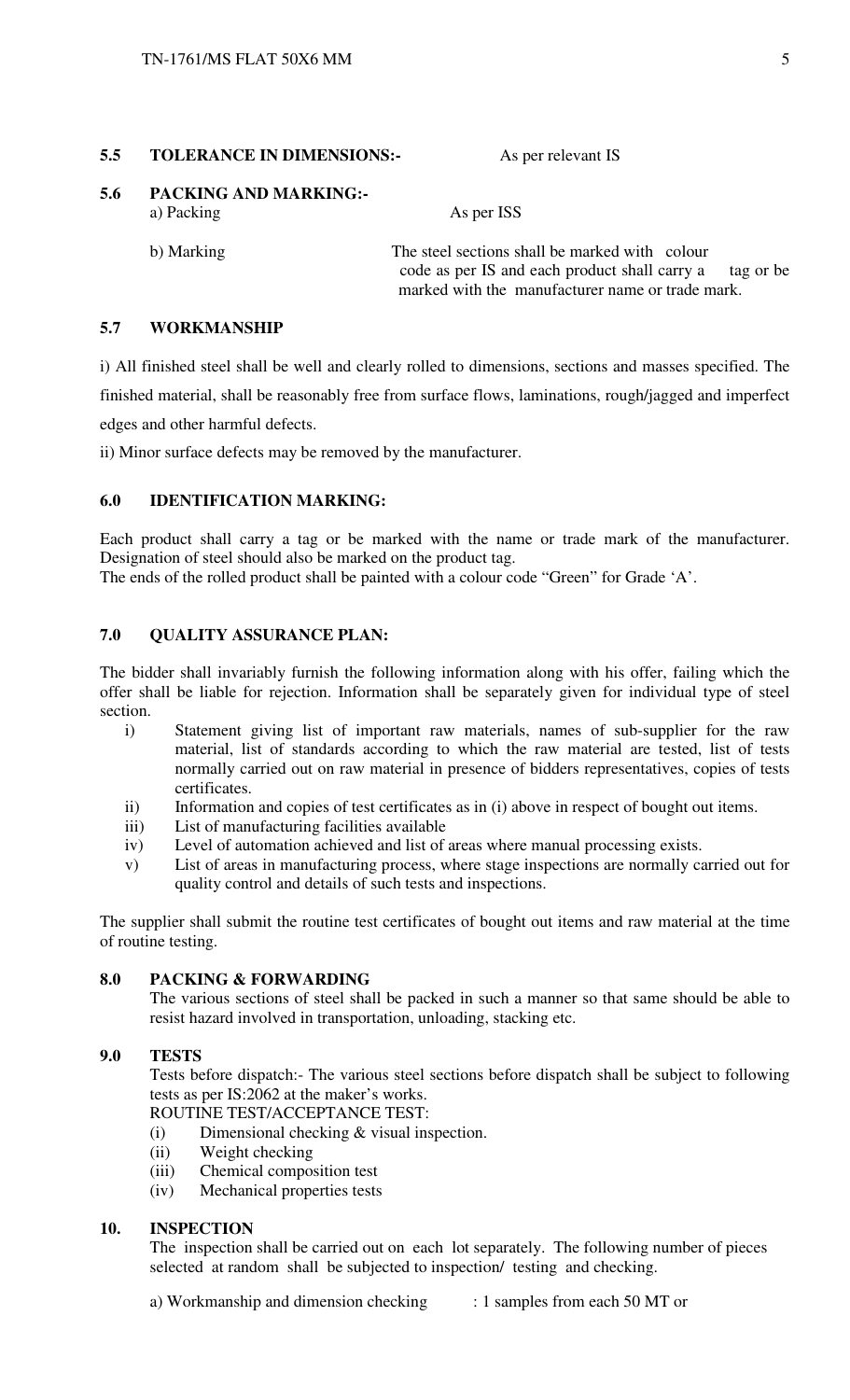part thereof.

| b) Chemical test   | : One sample of each<br>section from the entire lot of<br>material offered for inspection. |
|--------------------|--------------------------------------------------------------------------------------------|
| Tensile test<br>C) | : One sample from every 50 MT or<br>part thereof of each section.                          |
| Bend test          | : One sample from every 50 MT or<br>part thereof of each section.                          |

All the tests (as mentioned at clause 9) and inspection shall be carried out at the place of manufacturer unless otherwise especially agreed upon by the bidder and purchaser at the time of purchase. The bidder shall afford all reasonable facilities without charges for the inspecting officer(s), to satisfy him that the material is being furnished in accordance with this specification. The purchaser has the right to have the tests carried out at his own cost by an independent agency whenever there is a dispute regarding the quality of supply.

The inspection may be carried out by the purchaser at any stage of manufacture/ before dispatch as per relevant standard.

Inspection and acceptance of any material under the specification by the purchaser, shall not relieve the bidder of his obligation of furnishing material in accordance with the specification and shall not prevent subsequent rejection if the material is found to be defective. The bidder shall keep the purchaser informed in advance, about manufacturing programme so that arrangements can be made for inspection.

The test for chemical and mechanical properties shall have to be arranged in presence of Inspecting officer at recognized Lab.

### **11. FINANCIAL RESOURCES AND EXPERIENCE :**

The tenderer shall submit along with the tender, the details regarding his previous experience in performing similar comparable work, the technical strength and manufacturing facilities available and also financial capability. The tenderer is further requested to furnish the information, particularly on the following points :-

- a. Standing of the firm as manufacturer or authorized dealer/sole selling agent/ sole distributor
- b. Approximate tonnage, fabricated so far at his works on monthly basis.
- c. Testing facilities available at their works.

### **12. PRICES AND PRICE VARIATION**

The prices shall be quoted in Rs. per MT. The bidder shall quote the prices in **Schedule-IV** strictly in the manner prescribed in Clause No. 1.09 of section-I (Instructions to bidders) and Clause No.1.33 of section-II (G.C.C).

The quoted price shall be variable as per Price Variation formula given in this specification at Schedule-II without any ceiling and shall be governed as per clause No.1.10. of Instructions to bidders**.** 

**The base date of price variation shall be 01.01.2022 ( irrespective of date of opening of tender) and shall be governed as per clause No.1.10. of Instructions to bidders**.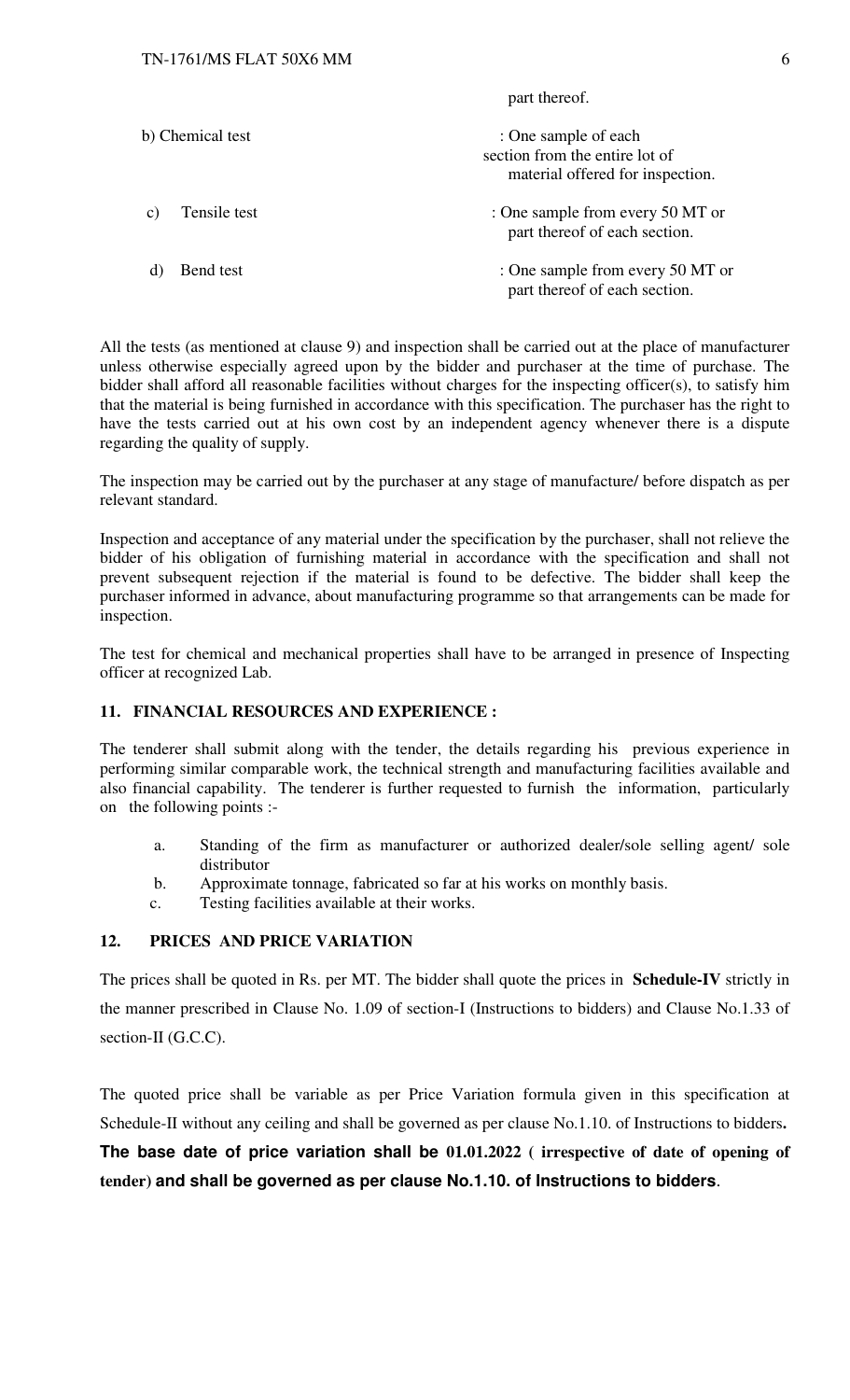#### **13. DELIVERY**

The maximum commencement period allowed shall be 30 days from the date of receipt of purchase order and entire ordered quantity shall be completed in 8 **(eight)** months at equal monthly rate thereafter. The bidder is required to quote monthly delivery**.** In case ordered quantity is different than quoted quantity, delivery shall be adjusted proportionately**. Tender in which monthly delivery is not indicated likely to be ignored.**

#### **14. DESTINATION**

The structure/member items complete in all respects shall have to be delivered in Nigam's stores located anywhere in Jodhpur Discom by Road. Unloading of material at store(s) is supplier's responsibility.

## **15. DEPARTURE FROM SPECIFICATION**

Technical deviation including GTP and commercial deviation including delivery if any shall be mentioned in schedule-VI-A & Schedule-VI-B "departure from specification" attached with this specification. Mentioning of such deviations elsewhere in the offer will not be considered as deviation. The printed terms and conditions of sales and other if any attached with the offer will not be considered.

**16.0** Further, old tax structure wherever appearing in ITB & GCC may be replaced by GST as per notification.

Further, GST registration number of Jodhpur Discom is 08AAACJ8578R1ZJ.

## **17.0 ADDITIONAL ORDER**

 Repeat order for additional quantities up to 50% of original ordered quantities, may be placed by the Nigam on the same rates, terms and conditions given in the contract.

**18.0** Every Micro, Small & Medium enterprises of Rajasthan shall be required to submit an affidavit in schedule-X, along with duly filled bid document.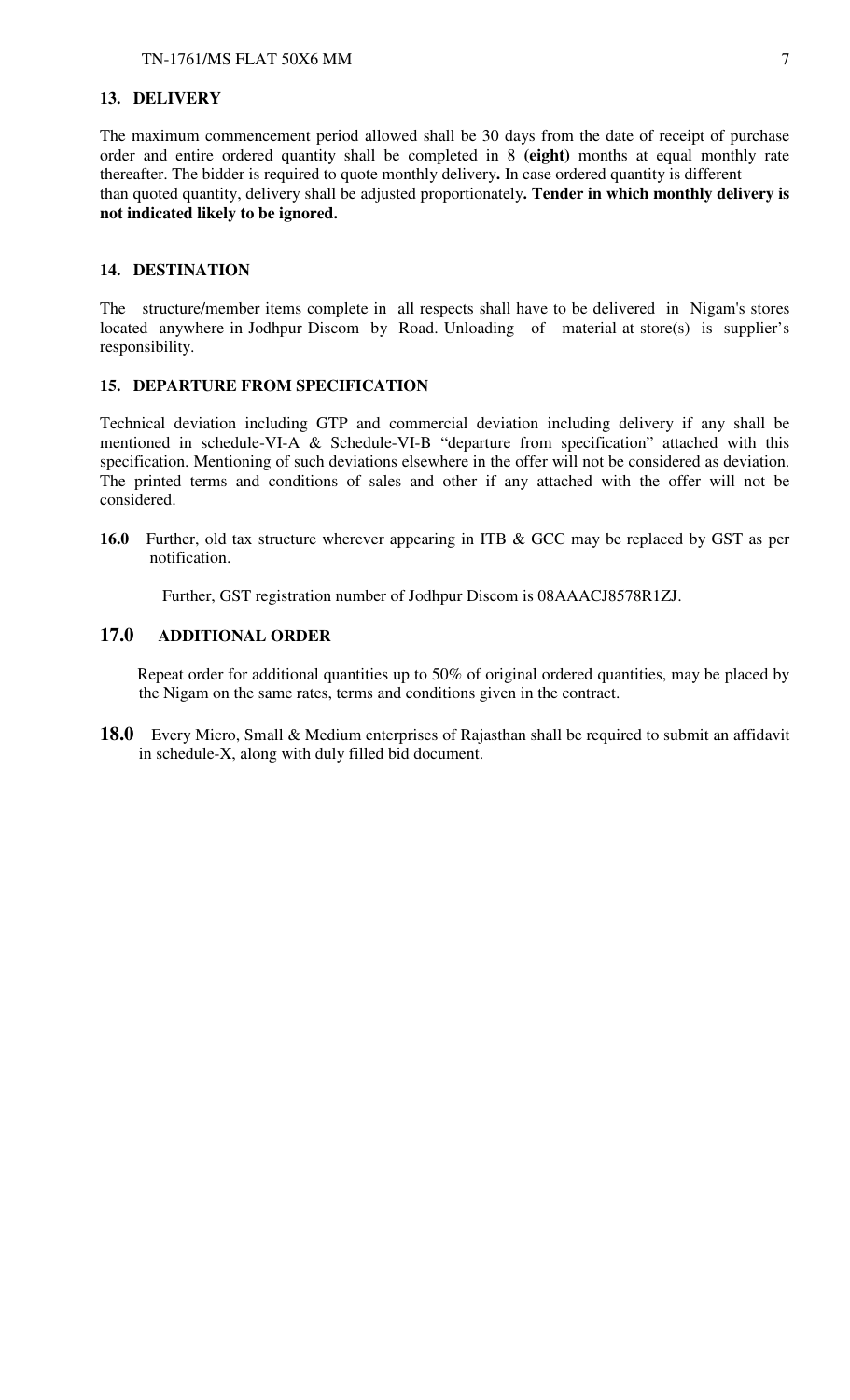### **SCHEDULE-I**

# **SCHEDULE OF REQUIREMENT FOR MS FLAT OF SIZE 50x6 MM UNDER TN-1761.**

| S.No. | Type of structure       | Weight in Kg. Total wt. in MT |           | Required     |
|-------|-------------------------|-------------------------------|-----------|--------------|
|       |                         | metre<br>per                  | (approx.) | in<br>length |
|       |                         | (approx.)                     |           | metre        |
| 1     | MS FLAT of size 50x6 mm | As per ISS                    | 150.000   | $8 - 11$     |
|       |                         |                               |           |              |
|       |                         |                               |           |              |
|       |                         |                               |           |              |
|       |                         |                               |           |              |
|       |                         |                               |           |              |
|       |                         |                               |           |              |
|       | <b>Total</b>            |                               | 150.000   |              |
|       |                         |                               |           |              |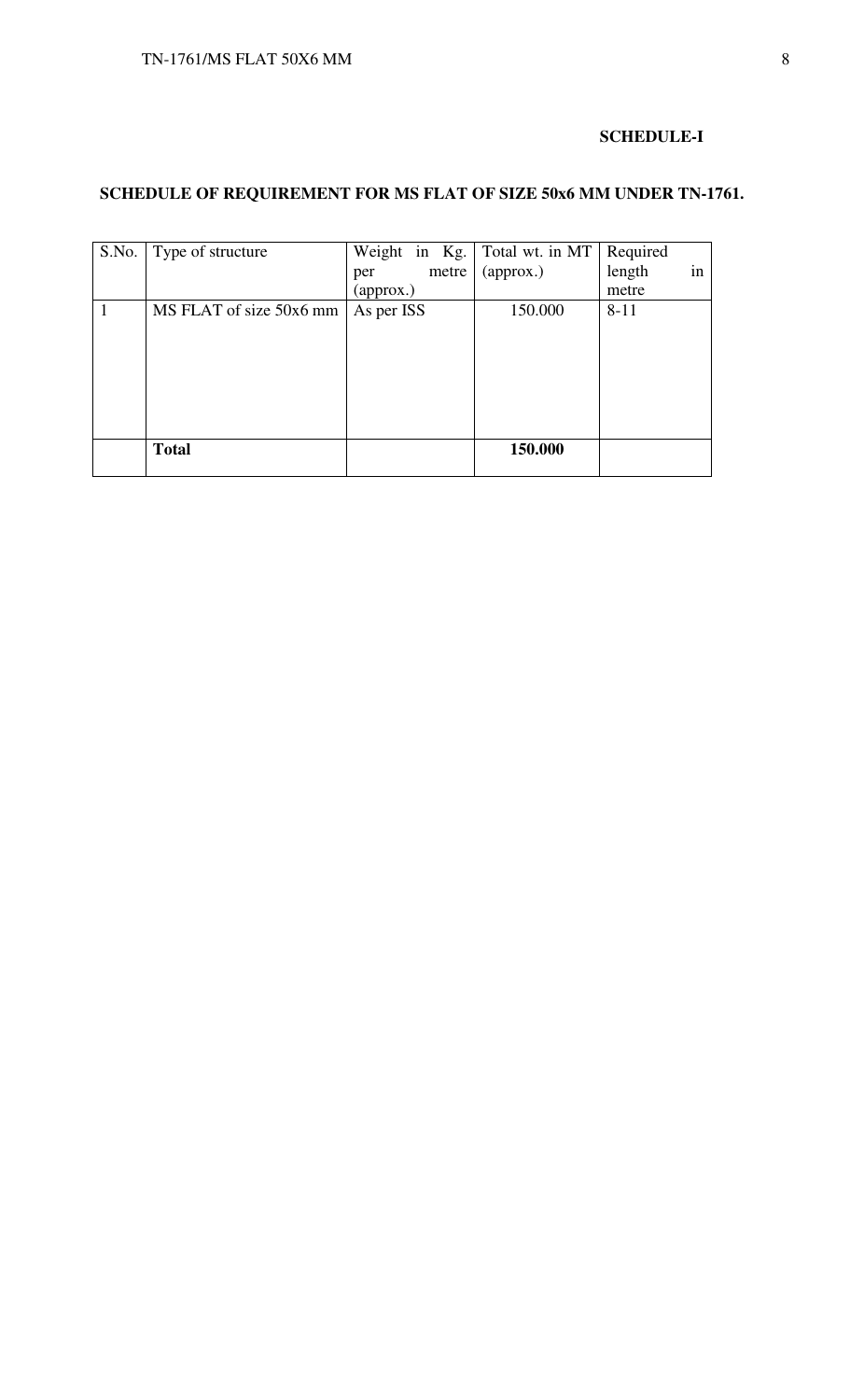#### **SCHEDULE-II**

#### **PRICE & PRICE VARIATION FORMULA**

The bidder shall quote the rates in **Rs. per MT**, on variable price basis for items as detailed at **schedule-IV(BOQ)** of the specification. The price variation shall be calculated on the basis of formula detailed below :

#### **P= P0 {0.11+0.66(SBIR/SBIR0) + 0.23 (W/W0)}**

where :

**P=** Ex-works Price payable as adjusted in accordance with the above formula

**P0=** Ex-works Price quoted/confirmed

**SBIR=** Price of Steel Billets-Retail ( as published by IEEMA). This price is as applicable on the 1<sup>st</sup> working day of the month, Two months prior to the date of delivery.

**SBIR0=** Price of Steel Billets-Retail ( as published by IEEMA). This price is as applicable on the  $1<sup>st</sup>$  working day of the month, One month prior to the date of tendering.

- **W=** All India Average consumer price index number for industrial workers, as published by the Labour Bureau, Ministry of Labour, Govt. of India (base: 2016= 100). This index number is as applicable on the first working day of the month, 4 months prior to the date of delivery.
- **W0=** All India Average consumer price index number for industrial workers, as published by the Labour Bureau, Ministry of Labour, Govt. of India (base: 2016= 100). This index number is as applicable on the first working day of the month, 3 months prior to the date of tendering.

**The base date of price variation shall be 01.01.2022 ( irrespective of date of opening of tender), and shall be governed as per clause No.1.10. of Instructions to bidders.**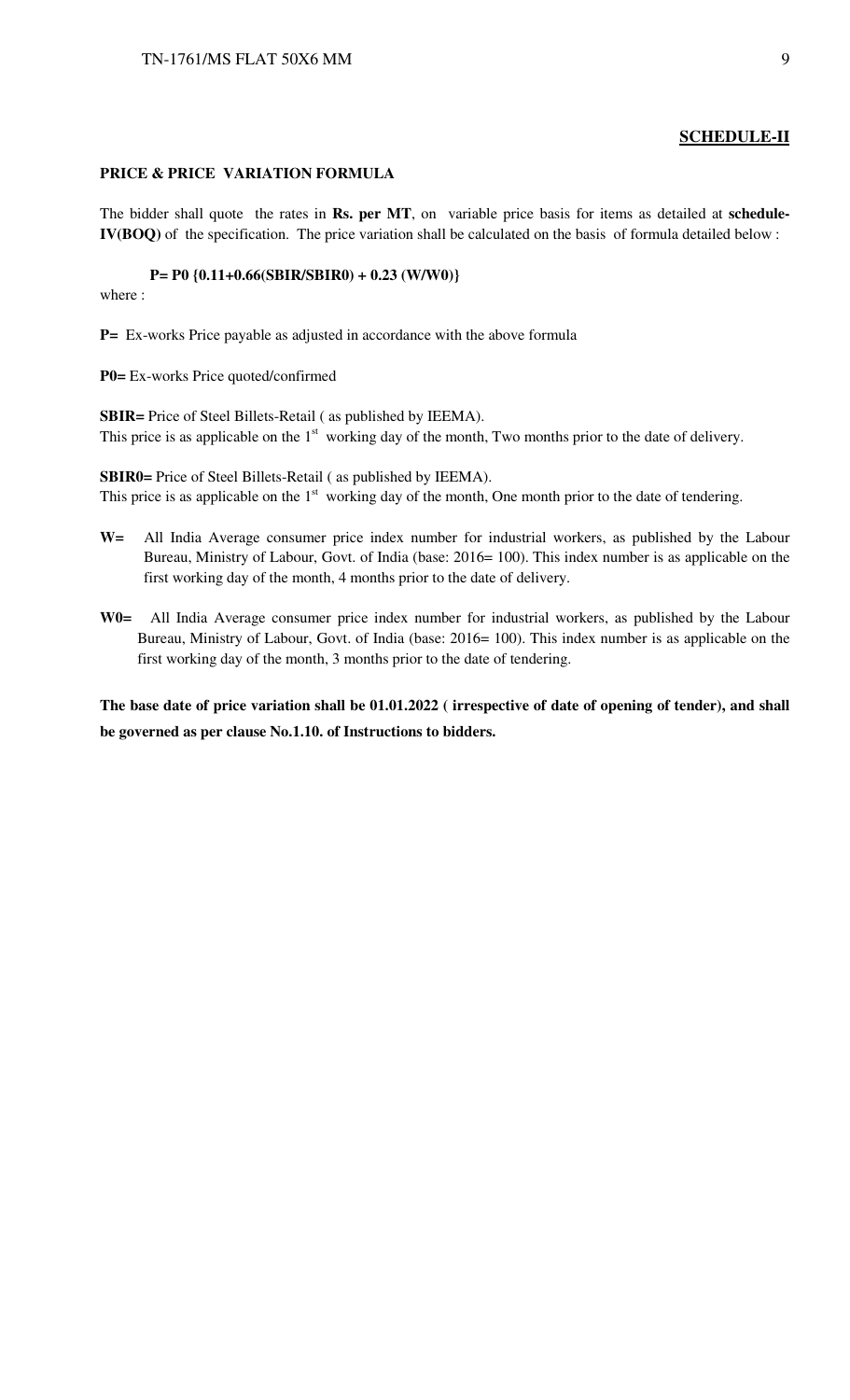## **SCHEDULE-III**

### **DETAILS OF APPLICABLE STANDARDS / SPECIFICATION/ MANUALS :**

The material shall comply with the relevant provisions made in the following Indian Standards Specification (now BIS) with latest amendments.

| IS:2062: (Latest amended) | Raw material $&$ Method of testing |
|---------------------------|------------------------------------|
| IS:1852 (Latest amended)  | Rolling & cutting Tolerance        |

 All materials and sections shall comply in all respect with the requirement of latest addition of relevant Indian Standard Specification except as modified in this Specification. Where the relevant ISS is not available, the material / sections should comply with the latest BSS. The entire item should be made/ fabricated from steel sections conforming to IS: 2062 (latest amended). Rolling and cutting tolerances for hot rolled steel products shall be governed as per IS:1852 (latest amended). hot rolled steel products shall be governed as per IS:1852 (latest amended).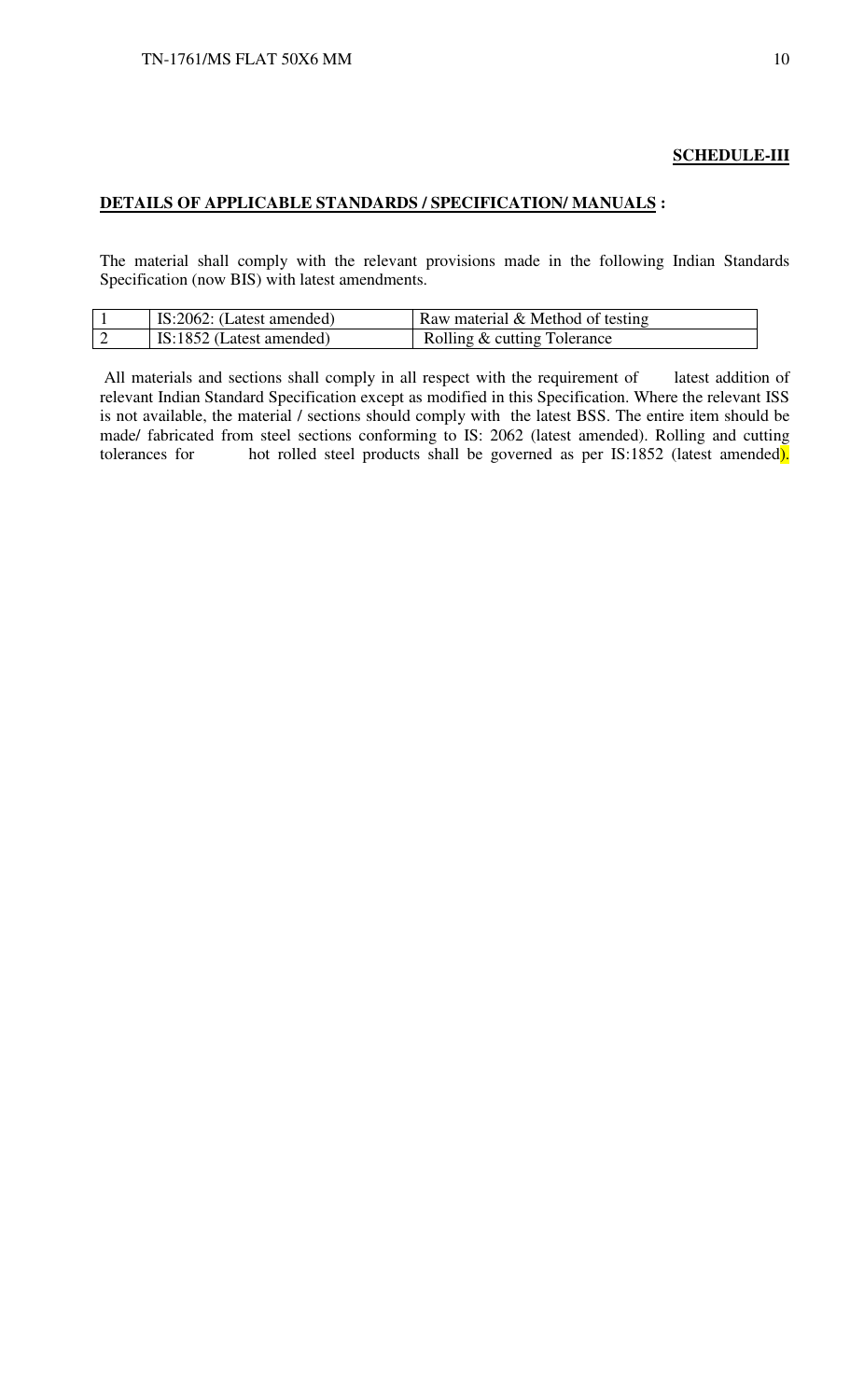## SCHEDULE-III-A

### **QUALIFICATION REQUIREMENT**

The bidder should fulfill following qualifying requirements for successful participation in the tender along with relevant documentary evidence supporting each qualifying requirement without which the offer shall be considered non-responsive & rejected.

#### 1.0 **STATUS OF BIDDER:-**

- a) The bidder should be a Manufacturer of offered items. The offers from sole selling agent/ authorized dealers shall not be entertained.
- b) Old/ New suppliers:- Any bidder located within or outside the state of Rajasthan has participated for the first time in a particular Discom & meeting minimum qualification requirement and has supplied the tendered material/or of higher rating in other utility shall be treated as an old supplier. Rajasthan's firms although supplied in past but not meeting minimum quantity supplied criterion including altogether new units which have not supplied any quantity but having adequate & required manufacturing and testing facility and technical know-how of the tendered material shall be considered as new firms and would be eligible for trial order only. In case of supply made to the licensed power utility outside India, the C.A. certificate furnished by firm shall be considered.

## 2.0 **PAST SUPPLY & PERFORMANCE CRITERIA :-**

 The bidder shall meet both past supply and performance criteria as detailed below for opening of tenders:-

#### 2.01 **PAST SUPPLY:-**

- 2.01.1 The bidder is required to quote for minimum 10% of tendered quantity failing which their offer may be considered Non-Responsive.
- 2.01.2 The bidder should have designed, manufactured / fabricated, tested and supplied to utility / Discoms / Govt. Departments at least 2 X QQ (QQ being the quoted quantity) of similar item / higher rating of tendered material / equipment in last 3 financial years from the date of opening of technical-commercial bid.
- Note: Requirement of quantity manufactured, minimum quantity to be offered and amount of Bank Guarantee to be furnished in absence of test certificate shall be reduced to 25% for Rajasthan based units.
- 2.01.3 In support of fulfillment of the past supply criteria, the bidder shall furnish documentary evidence in the form of certificate from Chartered Accountant in the enclosed prescribed proforma only. This prescribed proforma should be furnished either in original or copy duly attested by Notary. The bidder shall also sign and affix seal on the C.A. Certificate. The certificate should have membership number and UDIN No. with the name & address of the chartered accountant. Certificate should clearly indicate the quantity supplied, period of supply, voltage Class, Rating of the Transformer etc. in the format prescribed, any deviation to format or information diverted format, will not be considered and rejected.

Note:-The material supplied and accepted for same/higher rating for Turnkey projects to a licensed power utility/Govt. shall be considered for the purpose of evaluating criteria. The certificate given by C.A. shall indicate above quantity separately.

## 2.02 **PERFORMANCE CRITERIA:-**

2.02.1 i) If a bidder has supplied up to 50% of ordered quantity in previous tender up to date of opening of subsequent tender and scheduled delivery period expired, the bid of such bidder will not be opened in the Discom for that item.

> ii) However, if the supplies have been completed for a quantity more than 50% but not completed up to date of opening of subsequent tender and scheduled delivery period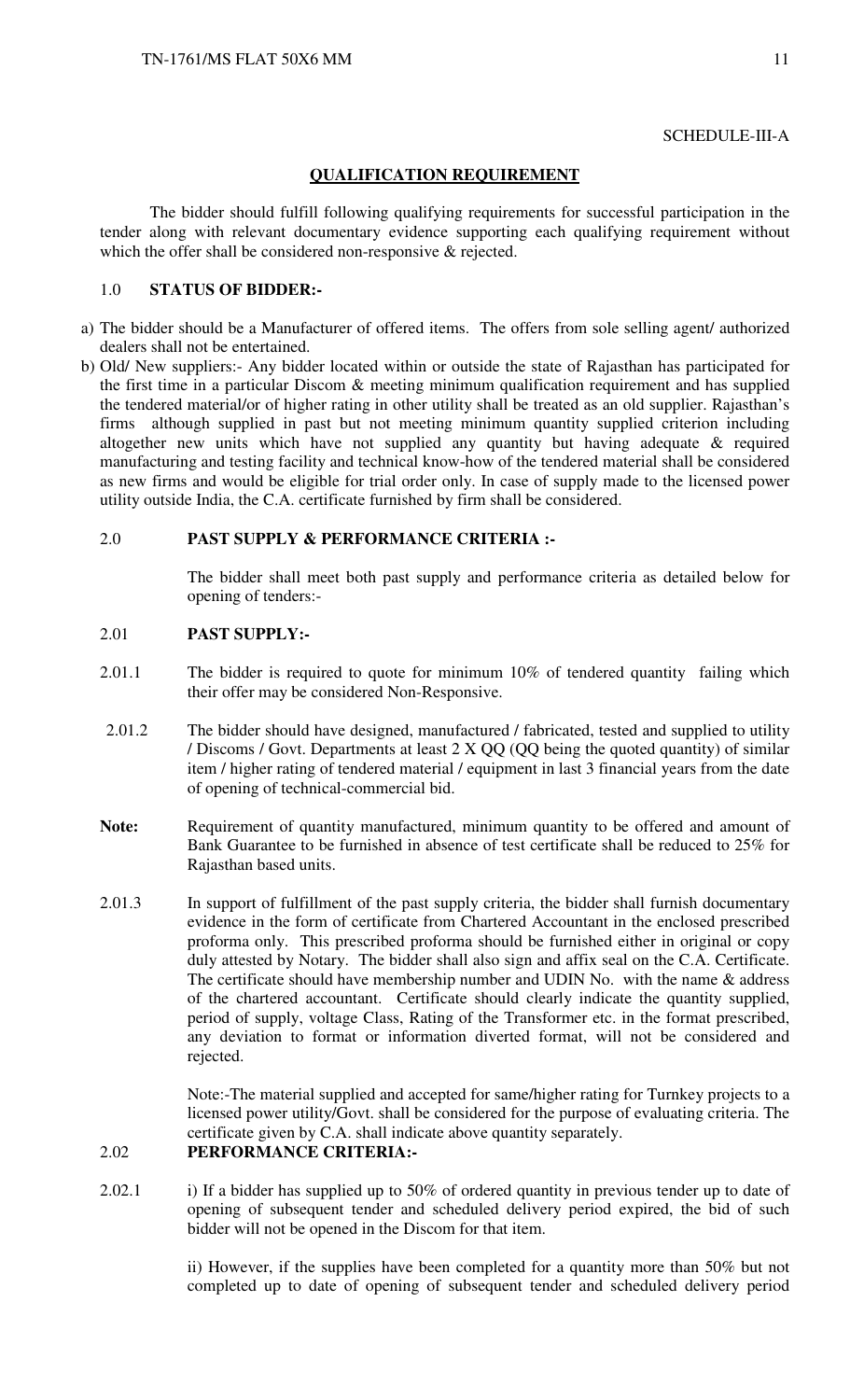#### TN-1761/MS FLAT 50X6 MM

expired, the quantity equal to the quantity pending in previous tender for that item shall be reduced from the subsequent tender quantity to be allocated to the bidder.

## **3.0 POOR RECORD OF PERFORMANCE AND DELIVERY :**

The bidder who have been black listed in any of the state Discom or with whom business relations have been severed in Jodhpur Discom shall not be considered. Severment of business relations will be done in case of following circumstances for the period and with the recovery mentioned against each:

|                                      | i) When vendor does not accept Forfeiture of EMD/cancellation of vendor registration to      |
|--------------------------------------|----------------------------------------------------------------------------------------------|
|                                      | order awarded on its accepted recover amount of EMD along with severment of business         |
|                                      | price and terms and conditions or relations for three years from the date of issue of order. |
| does not comply with contractual     |                                                                                              |
| formalities.                         |                                                                                              |
|                                      | ii) When vendor complies with Levy of maximum recovery on account of delay in delivery       |
| contractual formalities but does not | along with severment of relations for a period of 2 years                                    |
| commence supplies.                   | from the date of issue of order or in next two bids                                          |
|                                      | whichever is later.                                                                          |

#### **4.0 (A) Black listing of a firm:**

After having given Show Cause Notice of 30 days, and having established & cogent reasons for blacklisting of the firm as given below, the firm should immediately be blacklisted for a period of 5 years indicating reasons of doing so, in the letter itself, and a copy of such blacklisting should be given to the firm, with the approval of CLPC:-

(i) There are sufficient and strong reasons to believe that the supplier or his employee has been guilty of malpractices such as manhandling/misbehavior with Government official by supplier or his partner/employee, bribery, corruption or abatement of such a offence in a position where he could corrupt Nigam's official, fraud, vitiating fair tender process including substitution of or interpolation in tender, mis-representation, pilfer-aging or unauthorized use or disposal of Nigam's material issued for specific work etc.

(ii) Where a supplier or his partner or his representative has been convicted by a court of Law for offences involving moral turpitude in relation to the business dealing or where security considerations including suspected disloyalty to the Nigam/state so warrant the blacklisting.

(iii) If the State Bureau of Investigation or any other authorized investigating agency recommends for blacklisting after completing the investigation.

Note: - 1 If a supplier after having tendered for a supply or after negotiations gives application voluntarily vitiating the fair tendering process, it shall also tantamount to malpractice.

Note:-2 A register containing the reasons for blacklisting the supplier as also the names of all the partner of the suppliers and the allied concerns coming within the effective influence of the blacklisted supplier will be maintained.

Note: - 3 A register of black listed supplier will be maintained which will not only include suppliers enlisted with the Enlisting Authority but also black listed suppliers in Nigam.

Note :-4 A Black listed supplier (i) shall not be entitled for registration in any of the Discom (ii) shall not be awarded any supply order in future in any Discom during the notified period.(iii) his registration if any shall stand cancelled immediately and his registration security /EMD/S.D. shall stand forfeited. (iv) In case of blacklisting of the firm by any one of Discom for the cogent prescribed reason(s) as stipulated above, the same shall be applicable to all the three Discoms and as a consequence of blacklisting, all the pending orders to that firm, will be cancelled in all three (3) Discoms with immediate effect. However in respect of completed/executed contract G.P. obligations as well as other liabilities shall be fulfilled by the supplier.

### **(B) Severment of Business relation:**

(a) After having given Show Cause Notice of 30 days, and having established & cogent reasons for Severment of business relation as given below, the firm should immediately be severed the business relations for a period of 2 to 3 years indicating reasons of doing so, in the letter itself, and a copy of such severment should be given to the firm, with the approval of CLPC:-

(i) The supplier continuously refuses to pay Nigam dues without showing adequate reasons and where the purchasing authority is satisfied that no reasonable dispute attracting reference to Settlement Committee or Court of Law exists for the supplier's action of non-supply.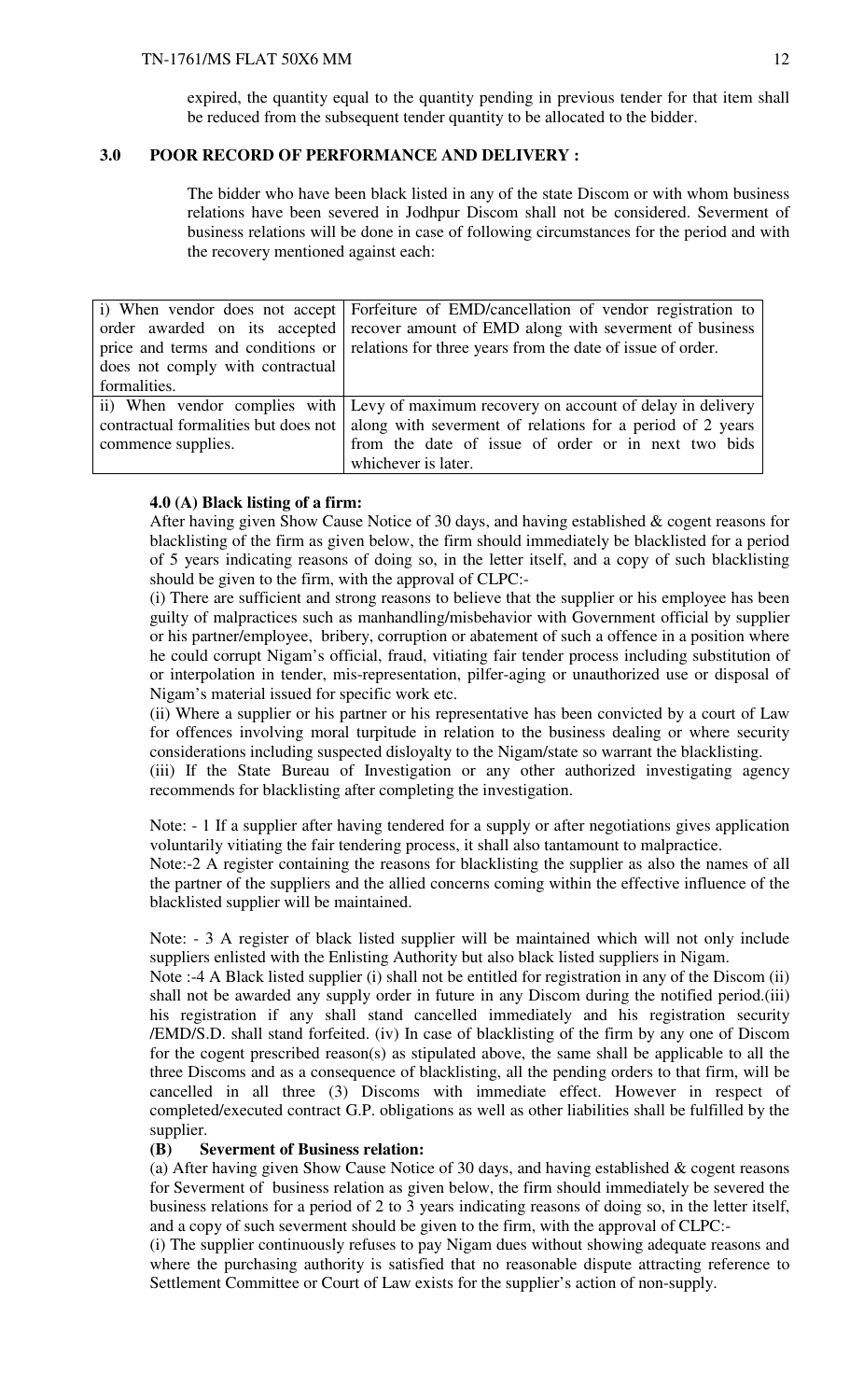(ii) When vendor does not accept LOA/detailed purchase order awarded on its accepted prices and terms & conditions or does not comply with the contractual formalities.

(iii) When vendor/supplier who otherwise completed contractual formalities but does not commence supplies on the date of opening of technical bid of the fresh tender/completion of schedule delivery period whichever is later.

**Note-1**-In case supplier does not deposit outstanding dues towards Nigam, even after completion of severment period, the period of severment will continue.

**2.** Severment done purely/ mainly on account of non-deposition of dues against the supplier/vendor/contractor could be lifted by CLPC, if the dues are deposited prior to the expiry of such severment period.

3. Severment done by one Discom for non-supply of material and /or corresponding nonrecovery of dues will not be effective in other Discoms except in respect of common purchase cases of three Discom.

4.On severment of business, the EMD/SD/vendor registration security will be forfeited.

5. The orders in execution satisfactorily will not be cancelled other than the order on which severment have been done.

#### **(C) DEBARMENT**

Reasons on which Debarment can be made:-

(i) The competent authority may debar the supplier on account of his performance or other disabilities, if it is no longer considered fit to remain under vendor registration as per his obligation under vendor registration.

(ii) If at any subsequent stage of inspection of firms after award of contract, it is found that firm does not have sufficient tech. staff or required/necessary technical equipments, the purchasing authority can debar the firm for one year or next tenders whichever is later. The debarment will be lifted only on re-inspection of firm's works; the defects noticed earlier are fully rectified to the satisfaction of Nigam**.** 

(iii) When contract agreement executed and supplies commenced but could supply only up to 50% of ordered quantity and scheduled delivery period expired, then the firm can be debarred for one year or next tender whichever is later in that Discom only for that particular item/rating/ capacity/size etc.

(iv) The suppliers who have been awarded contract for supply of material is not adhering to the periodic delivery schedule, the contract awarding authority reserve the right to terminate the contract and may debar the firm in participating in tender for a period of 2 to 3 years.

Note:-1. On debarment, the EMD/ SD/Vendor Registration security shall be forfeited.

Note:-. 2. If the firm is debarred in one Discom for any reasons then the same should not be applicable in other Discom subject to exception that in case of common Discoms purchases such debarment of a firm would be applicable to all three Discoms for that particular item and rating/capacity/size etc.

## **5.0 APPEALS AND APPLICATIONS:-**

Appeal against the order of blacklisting, severment and debarment can be filed before BOD within a period of 3 months from the date of intimation. The letter of appeal will be addressed to the order placing authority. Who will process the case for placing the matter in B.O.D. with in a period 60 days. The BOD may reduce or waive the penalty, if sufficient reasons/supporting documents are furnished by the supplier.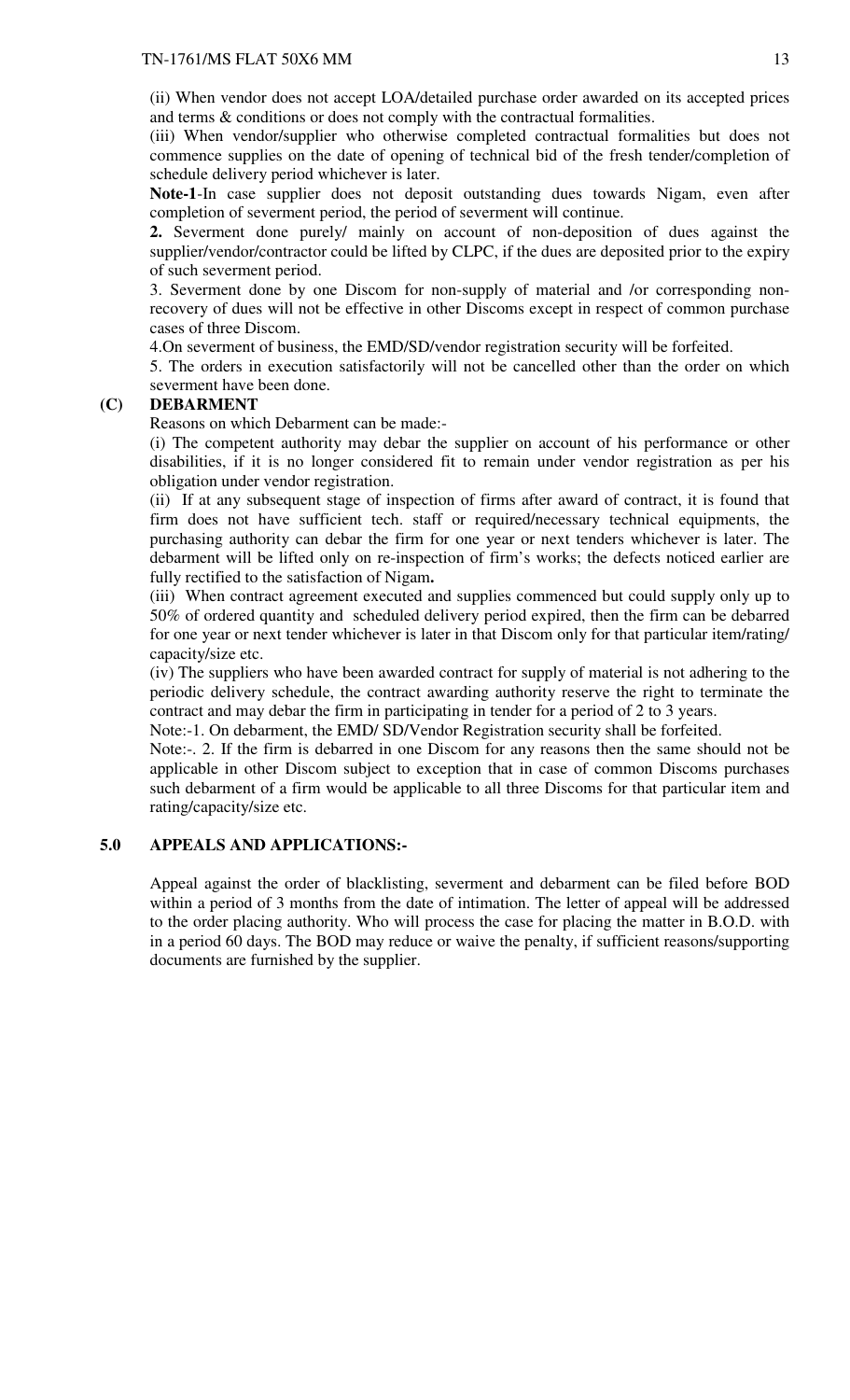#### **GENERAL CONDITIONS : - (ALL CONDITIONS BE DULY SIGNED & SEALED)**

- I) The bidder shall clearly indicate the deviations such as `Technical Deviation & Commercial Deviations' in the prescribed proforma only. The deviations indicated elsewhere in the bid shall not be accepted.
- II) The bidder must clearly fill up each and every particular of guaranteed technical particulars annexed with Technical Specifications otherwise he will be responsible for Technical Nonresponsiveness.
- III) All documents required in the prescribed format are to be furnished along with the bid itself only except an attested copy of BIS license (wherever it is required), failing which the bid will be summarily rejected.
- IV) However, a copy of BIS License may be submitted by the bidder up to the official working hours of one working day prior to the schedule / notified date of opening of price bid.

Signature of bidder With stamp

Dated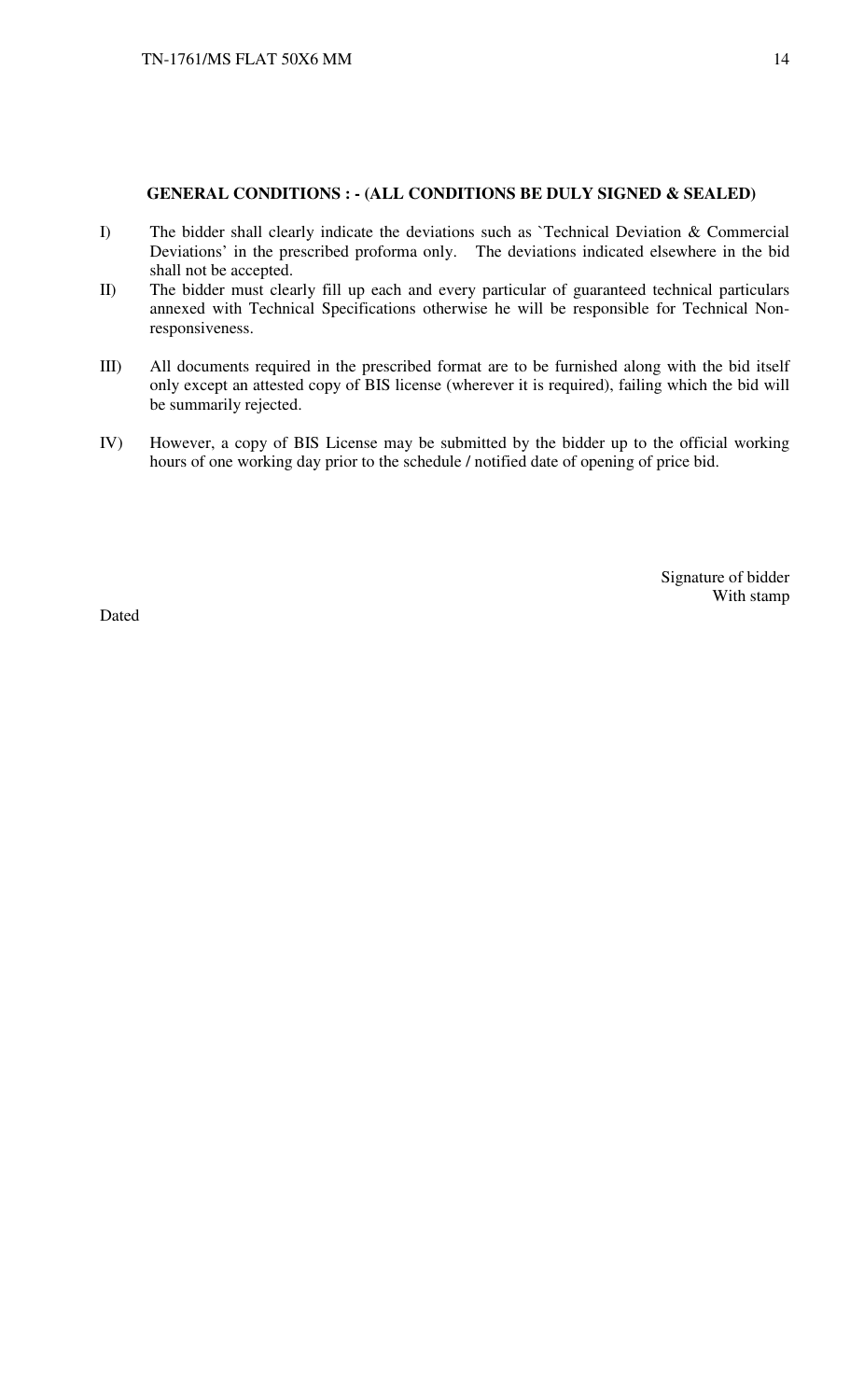#### **SCHEDULE-IV-A**

### Must be filled in by the bidder and attach with technical bid

To,

The Superintending Engineer(MM & C) Jodhpur Vidyut Vitran Nigam Limited, Jodhpur

Dear Sir,

With reference to your invitation to tender against specification No.JUD/SE/MM&C/XEN-III/TN-1761 we agree to supply the following quantity.

| S.No. | Particulars of item     | Tendered    | Qty.       | Justification  | Remarks       |
|-------|-------------------------|-------------|------------|----------------|---------------|
|       |                         | quantity in | offered in | of<br>quantity |               |
|       |                         | sets/MT     | sets/MT    | offered as per |               |
|       |                         |             |            | qualifying     |               |
|       |                         |             |            | requirement.   |               |
|       |                         |             |            |                | $\mathfrak b$ |
|       | MS FLAT OF SIZE 50x6 MM | 150.00 MT   |            |                |               |
|       | <b>UNDER TN-1761.</b>   |             |            |                |               |
|       |                         |             |            |                |               |
|       |                         |             |            |                |               |

- 1. The offer is valid for a period of 120 days from the next date of opening of Techno Commercial Bid of the tender.
- 2. The prices are variable with the base date 01.01.2022 ( irrespective of date of opening of tender).
- 3. It is noted that the quantities as mentioned in the specification are approximate and we agree to supply any quantity as per your order.
- 4. The delivery shall strictly be in accordance with delivery clause. In case we fail to deliver the material, we are liable to pay recovery for delay in delivery as per clause No. 1.24 of this Section-II of this specification. The material shall conform to your specification No. JUD/SE/ MM&C/XEN-III/TN - 1761 and

as per relevant ISS in all respect.

5. We confirm that we agree to all the terms and conditions as well as the technical stipulations of your specification No. JUD/SE/MM&C/XEN-III/TN-1761 and there are no deviations other than as specified in the Schedule-VI (A&B).

> Signature of bidder With stamp Dated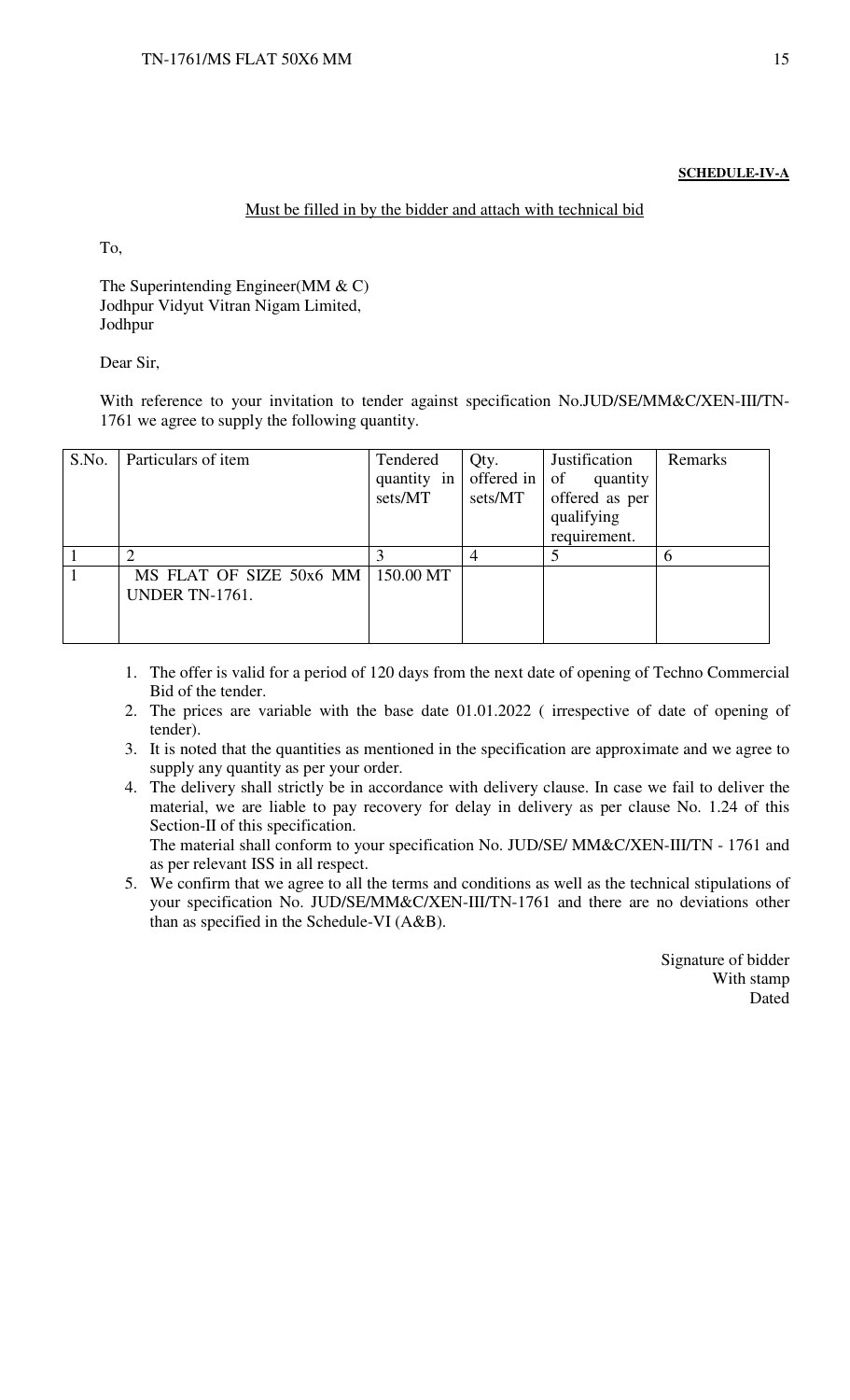## **SCHEDULE-V (to be filled by the bidder)**

## **GUARANTEED & OTHER TECHNICAL PARTICULARS FOR MS FLAT 50X6 MM UNDER TN-1761.**

| A.             | <b>GENERAL</b>                |                                      |                              |  |  |  |  |
|----------------|-------------------------------|--------------------------------------|------------------------------|--|--|--|--|
| $\mathbf{1}$   |                               | <b>Maker's Name</b>                  |                              |  |  |  |  |
| $\overline{2}$ |                               | Address for correspondence           |                              |  |  |  |  |
| 3              |                               | <b>Address of Works</b>              |                              |  |  |  |  |
| $\overline{4}$ |                               | GST no.                              |                              |  |  |  |  |
| <b>B.</b>      |                               | <b>STANDARDS &amp; SPECIFICATION</b> |                              |  |  |  |  |
| 1              |                               | Dimension                            | As specified                 |  |  |  |  |
| $\overline{2}$ |                               | Testing                              | As per IS:2062 (Latest       |  |  |  |  |
|                |                               |                                      | amended). If not supported   |  |  |  |  |
|                |                               |                                      | by test certificate of steel |  |  |  |  |
|                |                               |                                      | from main producers.         |  |  |  |  |
| $\mathbf{C}$ . | <b>TOLERANCE</b>              |                                      | As per IS:1852-1985          |  |  |  |  |
|                |                               |                                      | (Latest amended)             |  |  |  |  |
|                | <b>Mechanical properties:</b> |                                      |                              |  |  |  |  |
| a              |                               | Grade                                | А                            |  |  |  |  |
| b.             |                               | Designation                          | Fe 410 W A                   |  |  |  |  |
| $\mathbf{c}$ . | Tensile strength min., mpa    |                                      | 410                          |  |  |  |  |
| d.             |                               | Yield strength min., mpa             | $<20, 20-40 >40$             |  |  |  |  |
|                |                               |                                      | mm<br>mm<br>mm               |  |  |  |  |
|                |                               |                                      | 250<br>230<br>240            |  |  |  |  |
| e.             |                               | Elongation<br>min.(at<br>percent,    | 23                           |  |  |  |  |
|                |                               | gauge length 5.65xSQRT (So)          |                              |  |  |  |  |
| f.             |                               | Internal Diameter of Bend min.       | 3t                           |  |  |  |  |
| g.             |                               | Charpy V Notch Impact energy         |                              |  |  |  |  |
|                |                               | J, min.                              |                              |  |  |  |  |
|                | <b>Chemical composition</b>   |                                      |                              |  |  |  |  |
| a              |                               | Grade                                | A                            |  |  |  |  |
| b.             |                               | Designation                          | Fe 410 W A                   |  |  |  |  |
| $\mathbf{c}$ . |                               | Ladle Analysis, percent, Max.        | $C - 0.23$                   |  |  |  |  |
|                |                               |                                      | Mn-1.50                      |  |  |  |  |
|                |                               |                                      | $S - 0.050$                  |  |  |  |  |
|                |                               |                                      | $P - 0.050$                  |  |  |  |  |
|                |                               |                                      | $Si - 0.40$                  |  |  |  |  |
| d.             |                               | Supply condition.                    | As rolled                    |  |  |  |  |
| e.             |                               | Carbon equivalent (CE) Max.          | 0.42                         |  |  |  |  |
| f.             |                               | De-oxidation mode                    |                              |  |  |  |  |
|                | Mass & standard length        | : As specified.                      |                              |  |  |  |  |

**Tolerance in Dimension** : As per relevant ISS:

**Marking** :The steel sections shall be marked with colour code as per ISS and each product shall carry a tag or be marked with the manufacturer name or trade mark.

Signature of Bidder

Name Designation

Common authorized seal of Bidder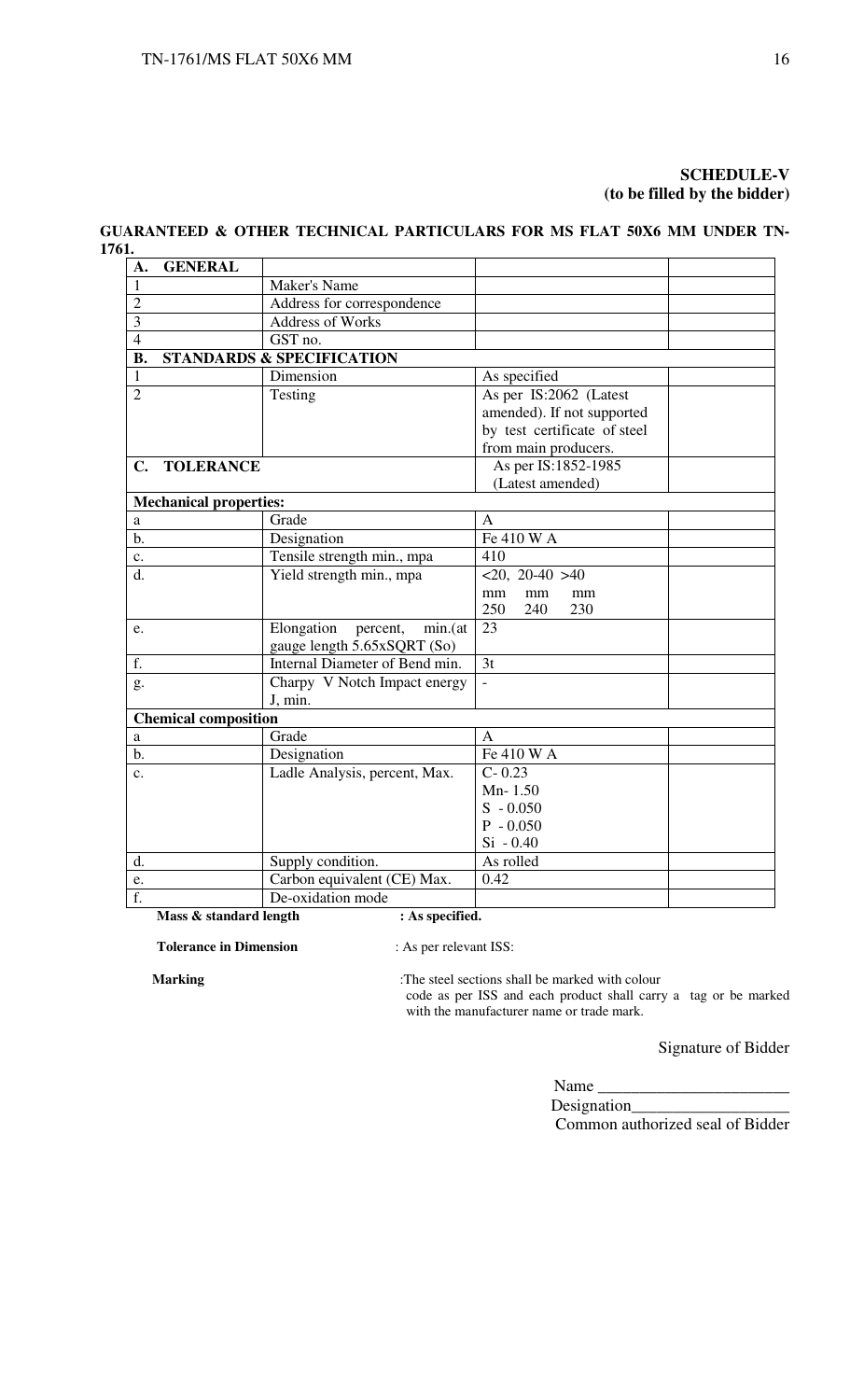## **Schedule – VI (A)**

## **JODHPUR VIDYUT VITRAN NIGAM LIMITED A Govt. of Rajasthan Undertaking DEPARTURE/DEVIATION FROM TECHNICAL SPECIFICATI ON**

 The bidder shall state under this schedule the departure from the Purchaser's specification in respect of technical is as under:-

S.No. Main Deviations from Technical Specification.

Certified that we agree to all the technical specification of the NIT except for the deviation to the extent indicated above.

**(Signature)** 

Name & Designation with seal of the bidder.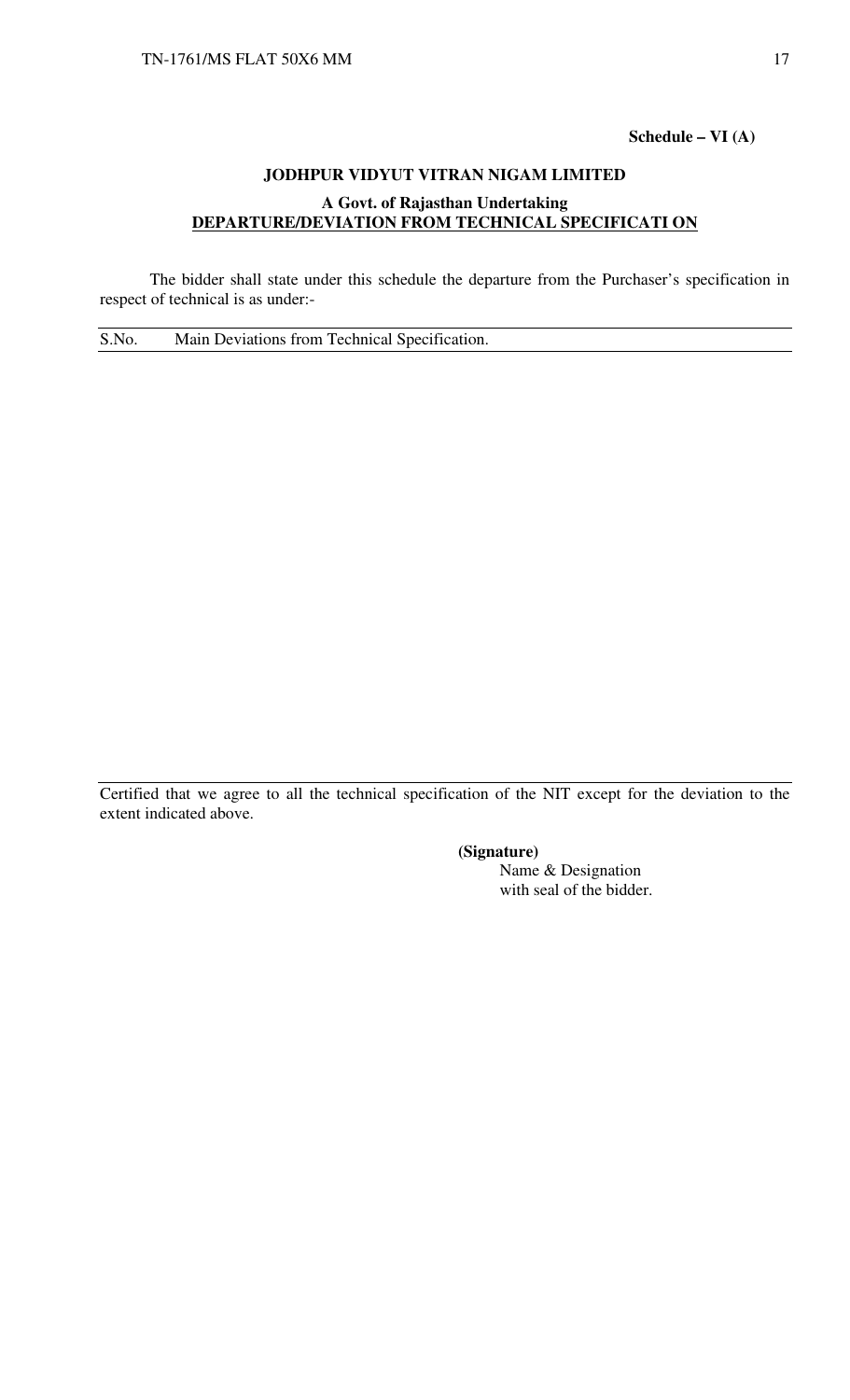**Schedule – VI (B)** 

## **JODHPUR VIDYUT VITRAN NIGAM LIMITED**

## **A Govt. of Rajasthan Undertaking DEPARTURE FROM COMMERCIAL TERMS & CONDITIONS OF THE SPECIFICATION**

 The bidder shall state under this schedule the departure from the Purchaser's specification in respect of Commercial terms & conditions:-

S.No. Main Deviations from Specification.

Certified that we agree to all the commercial terms & conditions as laid down in General Conditions of Contract to the specification except for the deviation to the extent indicated above.

## **(Signature)**

Name & Designation with seal of the bidder.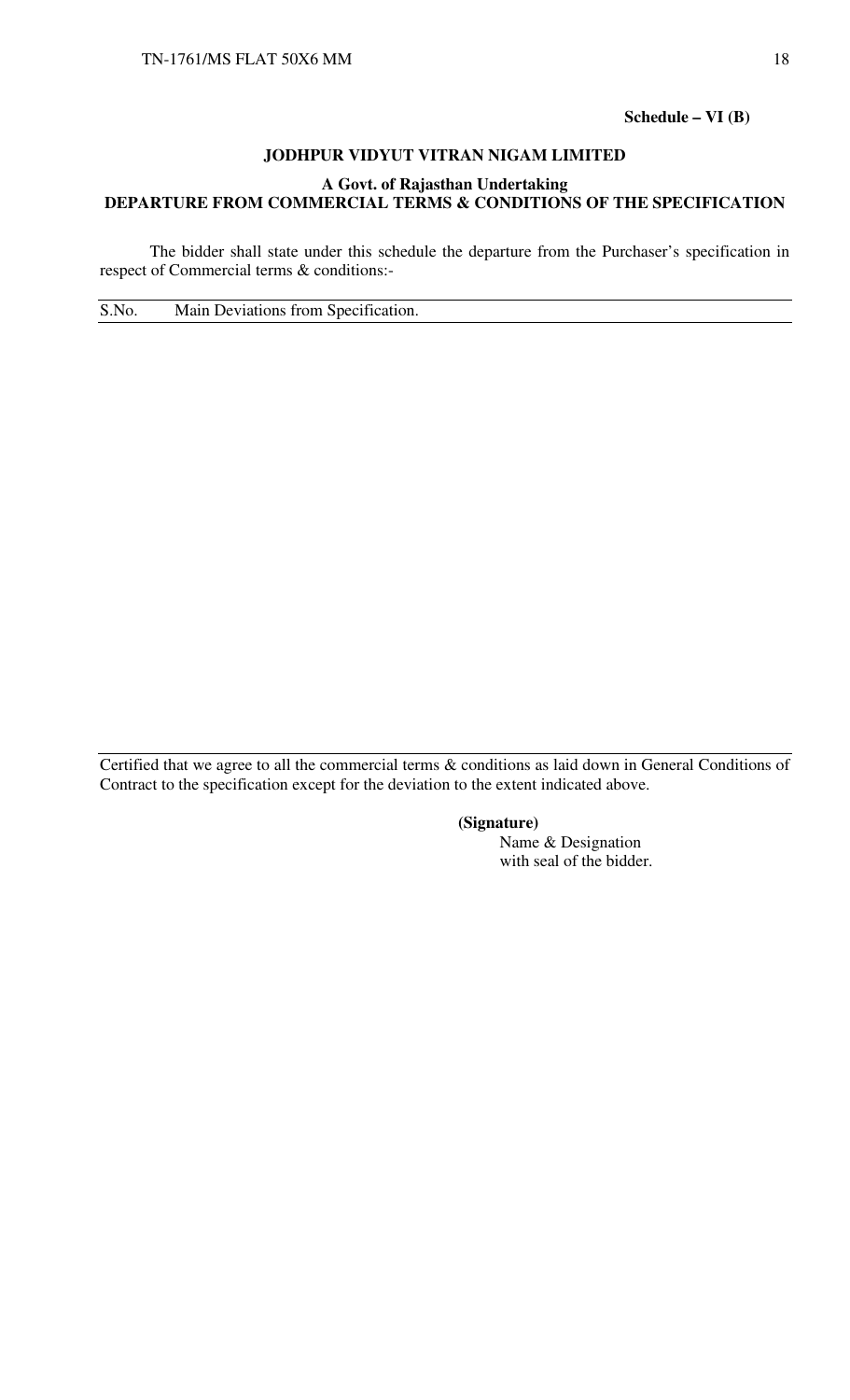## **Schedule – VII**

## **JODHPUR VIDYUT VITRAN NIGAM LIMITED**

## **A Govt. of Rajasthan Undertaking LIST OF PAST SUPPLIES**

 The bidder shall state under this schedule whether material and equipments, similar to those offered in the tender have been previously supplied by him. A list shall be given of such orders executed by him together with information regarding the names of purchasing organizations, quantities supplied and when the supplies were effected. This list should be in form given below:-

| S.No. Detailed particulars Qty in<br>of items supplied | MT | & Date | Order No. Name & details<br>of purchasing authority Completion | Date of |
|--------------------------------------------------------|----|--------|----------------------------------------------------------------|---------|
|                                                        |    |        |                                                                |         |

| If executed partially<br>mentioned | whether still<br>to be executed | Delivery<br>stipulated in | Remarks | to | be |
|------------------------------------|---------------------------------|---------------------------|---------|----|----|
| (Qty. in M.T.)                     |                                 | order                     |         |    |    |
| -                                  |                                 |                           |         |    |    |

**Note:** Separate schedules are to be furnished by the bidder for past supply to the JdVVNL, Jodhpur other State Electricity Boards and other Departments /Organisations.

> **(Signature)**  Name & Designation with seal of the bidder.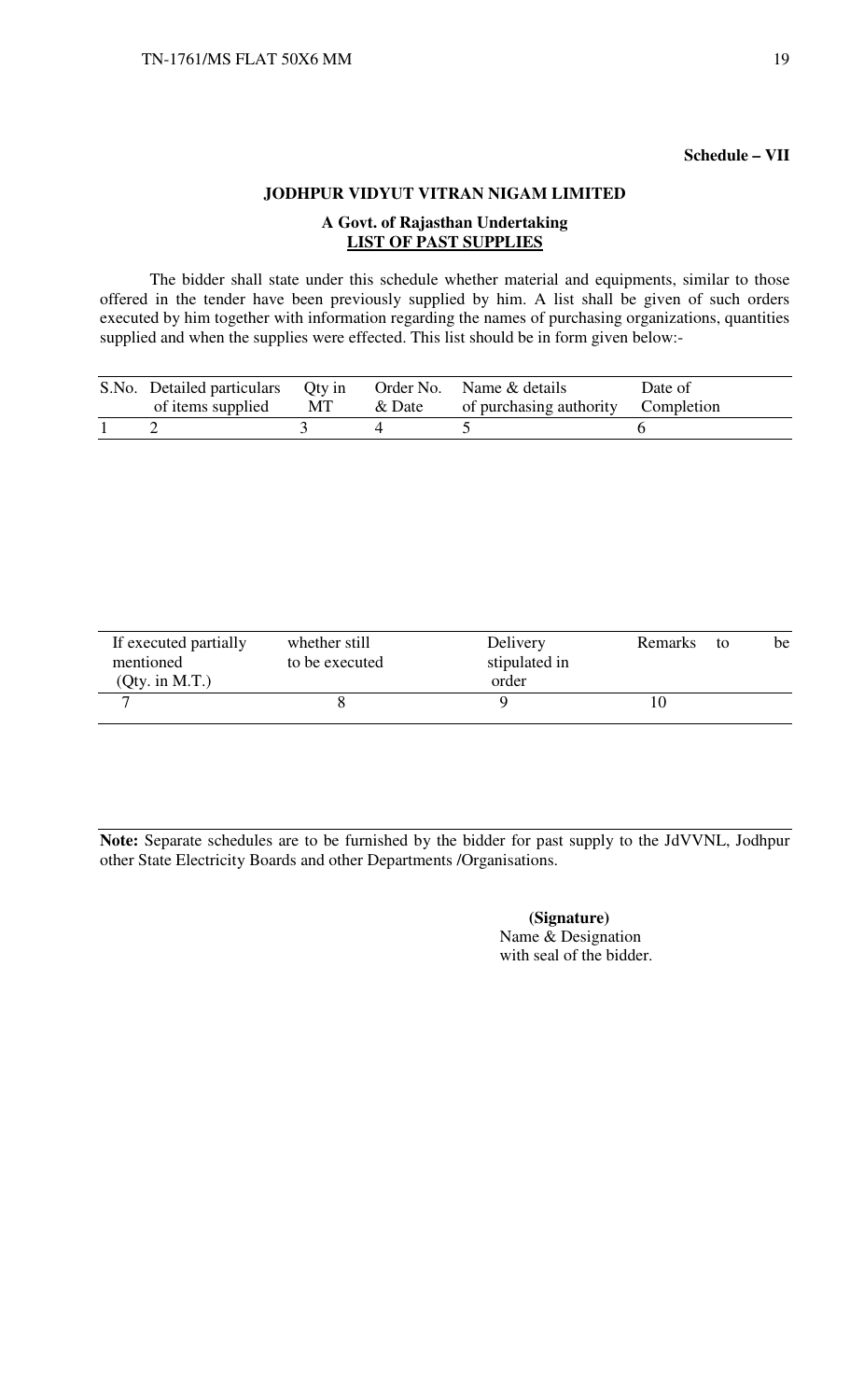## **ScheduleVII-A**

## **TO WHOMSOEVER IT MAY CONCERN**

This is to certify that M/s  $(Complete address)$ have manufactured/ fabricated, tested and supplied similar item/higher rating of tendered material /equipments in last three financial years from the date of opening of Techno-Commercial bid to the Utilities/ Discoms/ Government Department/SEBs, as detailed out below:-

|       | ~~~~**                        |                                       |                               |                                              |             |                                            |                |                                            |                |         |
|-------|-------------------------------|---------------------------------------|-------------------------------|----------------------------------------------|-------------|--------------------------------------------|----------------|--------------------------------------------|----------------|---------|
| S.No. | Financial<br>in.<br>year      | Detailed<br>0f                        | Name and<br>particulars       | Order<br>No.<br>&                            | Unit<br>in  | Ordered                                    |                | Actual<br>up to                            | supplied       | Remarks |
|       | which<br>material<br>supplied | Particulars<br>of item(s)<br>supplied | 0f<br>purchasing<br>authority | date<br>against<br>which<br>item<br>supplied | set /<br>MT | Quantity <sup>*</sup><br>(sets<br>&<br>MT) | Value<br>(Rs.) | Quantity <sup>*</sup><br>(sets<br>&<br>MT) | Value<br>(Rs.) |         |
|       | $\overline{c}$                | 3                                     | 4                             | 5                                            | 6           | 7                                          | 8              | 9                                          | 10             | 11      |
|       |                               |                                       |                               |                                              |             |                                            |                |                                            |                |         |
|       |                               |                                       |                               |                                              |             |                                            |                |                                            |                |         |
|       |                               |                                       |                               |                                              |             |                                            |                |                                            |                |         |
|       |                               |                                       |                               |                                              |             |                                            |                |                                            |                |         |

**\*The quantity should be mentioned in sets as well as in MT.** 

**Place...............** 

**Name & designation C.A. of firm with seal and Solution C.A. of firm with seal With seal Mame:** with seal of the Bidder **Name: Name: Name: Name: Name: Address: Date……………… Address: UDIN No.**

The above particulars are true and correct based on explanations, records and books of accounts produced before us. Further the above certificate issued on the request of the Company.

**C.A. firm (………………………………..)** 

Note: The C.A. Certificate must be furnished either in original or copy duly attested by Notary. The bidder shall also sign and affix seal on the C.A.Certificate. The certificate should have membership number with the name & address of the chartered accountant. C.A. Certificate should clearly indicate the Rating, quantity supplied, period of supplyin the format prescribed, any deviation to format or information diverted format, will not be considered and rejected.

Signature Signature of the Signature of the Signature of the Signature of Signature of the Signature of the Signature of the Signature of the Signature of the Signature of the Signature of the Signature of the Signature of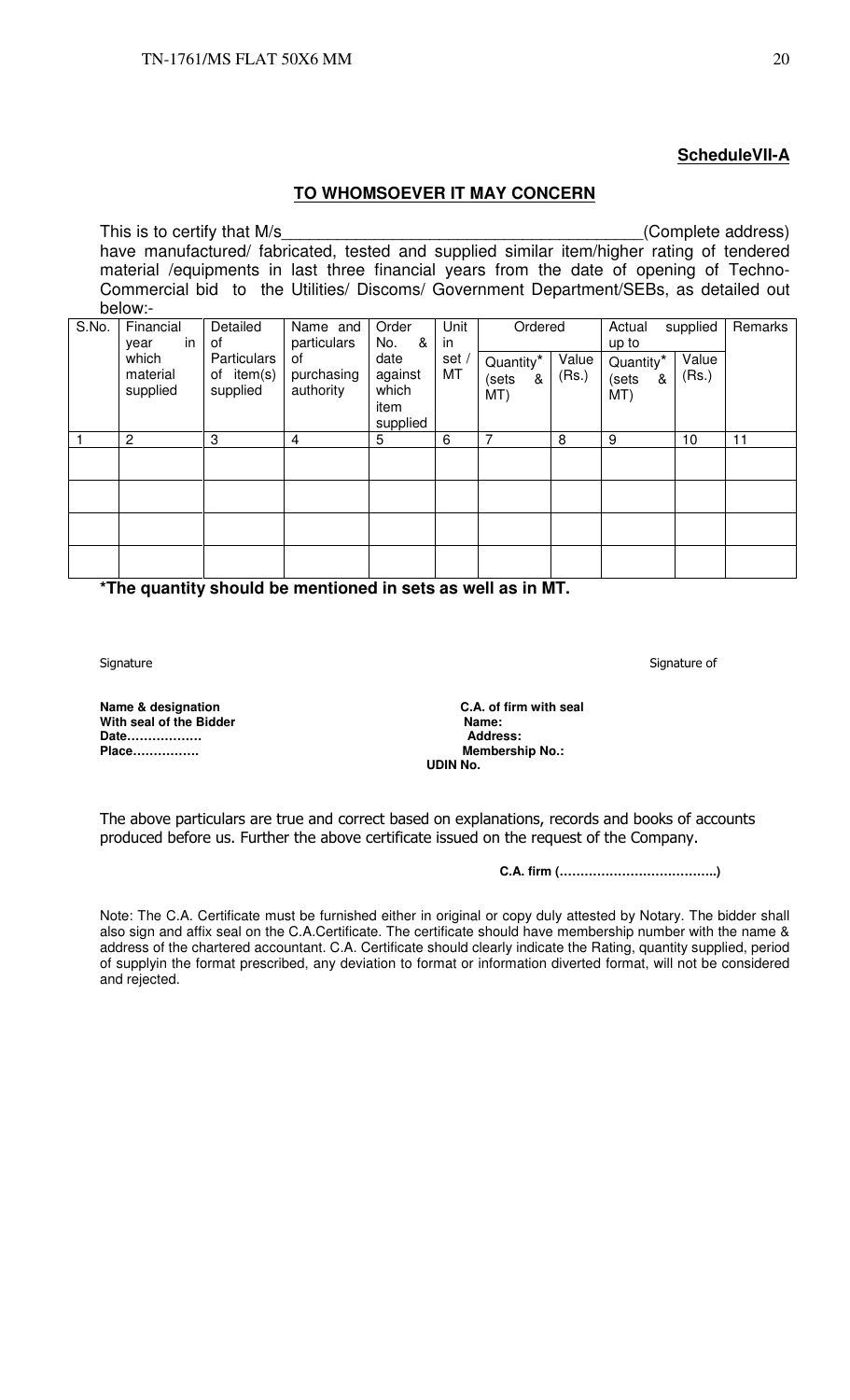## **SCHEDULE-VIII**

## **JODHPUR VIDYUT VITRAN NIGAM LIMITED**

### **DELIVERY SCHEDULE**

## **PART-A**

The delivery schedule of the material by the Purchaser is as mentioned here under:-

| S.No. | Particular of material         | Delivery                                 |
|-------|--------------------------------|------------------------------------------|
|       | MS FLAT 50x6 mm UNDER TN-1761. | The bidder is required to quote          |
|       |                                | monthly delivery. Commencement           |
|       |                                | period shall be 30 days from the date of |
|       |                                | receipt of purchase order and entire     |
|       |                                | supply shall be completed in eight       |
|       |                                | months at equal monthly<br>rate          |
|       |                                | thereafter.                              |

Note :- In case ordered quantity is different than quoted quantity, then monthly delivery shall be adjusted proportionately. Tenders in which bimonthly delivery schedule is not indicated shall be ignored.

#### PART-B

In case bidder deviates from the delivery schedule mentioned by the purchaser in Part-A then the delivery schedule of the material by the bidder shall be indicated/mentioned as under:-

| S.No. | Particular of material | Commencement | Rate of supply | Period<br>for      |
|-------|------------------------|--------------|----------------|--------------------|
|       |                        | period       | monthly        | completion<br>of   |
|       |                        |              |                | delivery of entire |
|       |                        |              |                | material           |
|       | MS FLAT OF SIZE 50x6   |              |                |                    |
|       | MM UNDER TN-1761.      |              |                |                    |
|       |                        |              |                |                    |
|       |                        |              |                |                    |
|       |                        |              |                |                    |
|       |                        |              |                |                    |
|       |                        |              |                |                    |

Note:- (i) During the commencement period, the approval of drawing, B.O.M. and model assembly shall be got completed.

(ii) During the commencement period the contractual formalities shall be got completed.

**Signature Name & Designation**  With seal of the bidder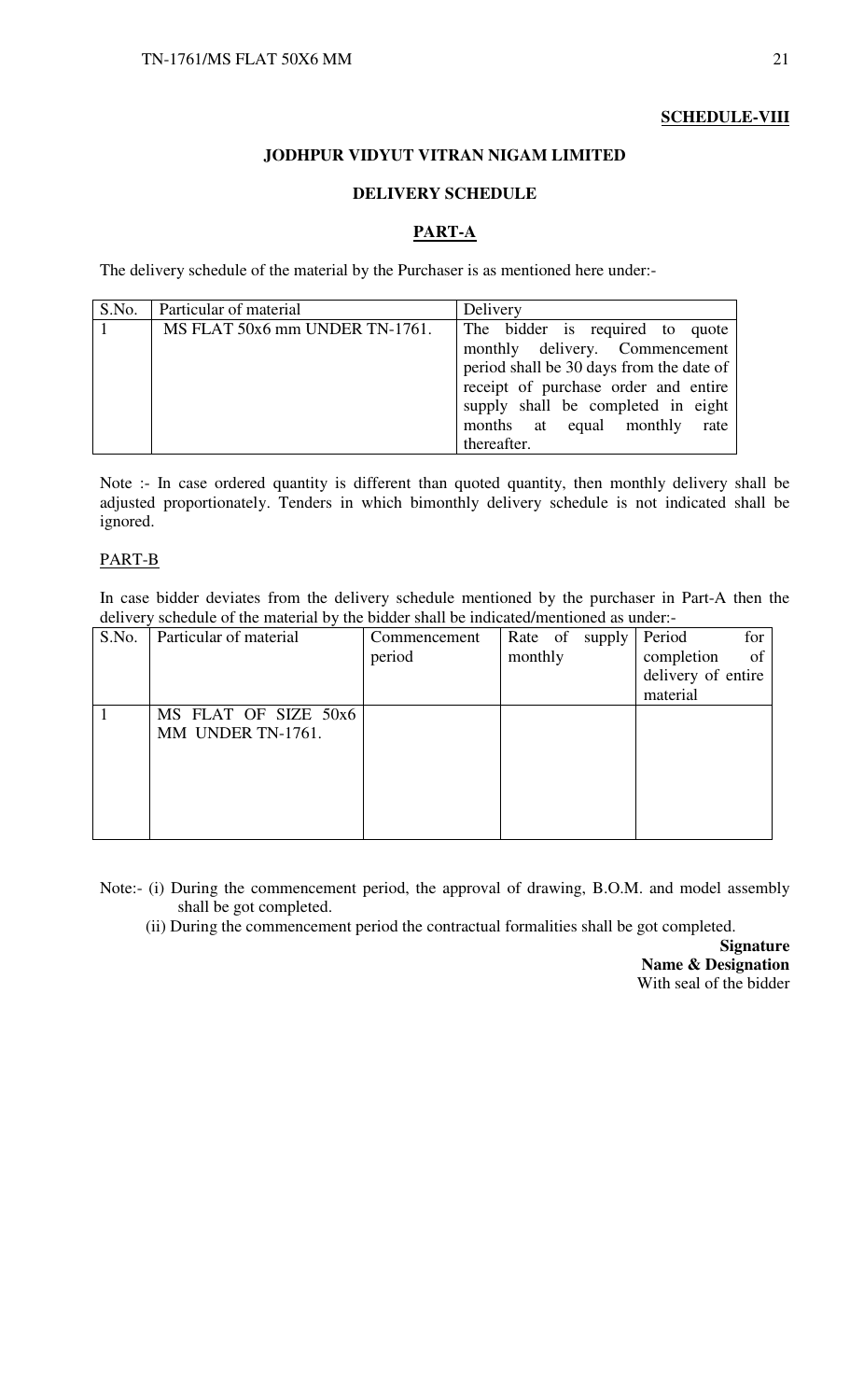#### **Schedule – IX**

#### **JODHPUR VIDYUT VITRAN NIGAM LIMITED**

#### **A Govt. of Rajasthan Undertaking**

List of Equipments and Technical Hands Available with the Firm

(To be filled in by the bidders  $\&$  enclosed with the bid)

 Manufacturers and / or their authorized agents who are quoting against this bid are requested to furnish the following information along-with the bid. The Purchaser will have the discretion to ignore the bid without the under noted particulars and/or ignore the bid particulars.

- 1. Name and Address of Manufacturer.
- 2. Place where works exist.
- 3. Details of machinery particularly with B.H.P. of each item installed.
- 4. Details of staff employed in the works.
- 5. Date when started the manufacturing of item under reference.
- 6. List of items manufactured.
- 7. Literature and drawings of items manufactured showing their description, size, design and other important technical particulars.
- 8. Details of order so far, executed alongwith the names of organization to whom supplied.
- 9. Manufacturing capacity.
- 10. Is the workshop open for inspection by the representative of the board, if required?
- 11. Statement of financial resources and Banking Reference alongwith Balance-Sheet for previous two years.
- **12. Testing facilities (including chemical & mechanical properties test) available or name of other recognized lab. where tests are to be arranged.**
- 13. Whether the Firm is a small/medium/large scale industry.
- 14. Registration No. with :
	- i. Small Scale, National/State.
	- ii. DGTD
	- iii. State Industries Department.

 **(Signature)**  Name & Designation with seal of the bidder.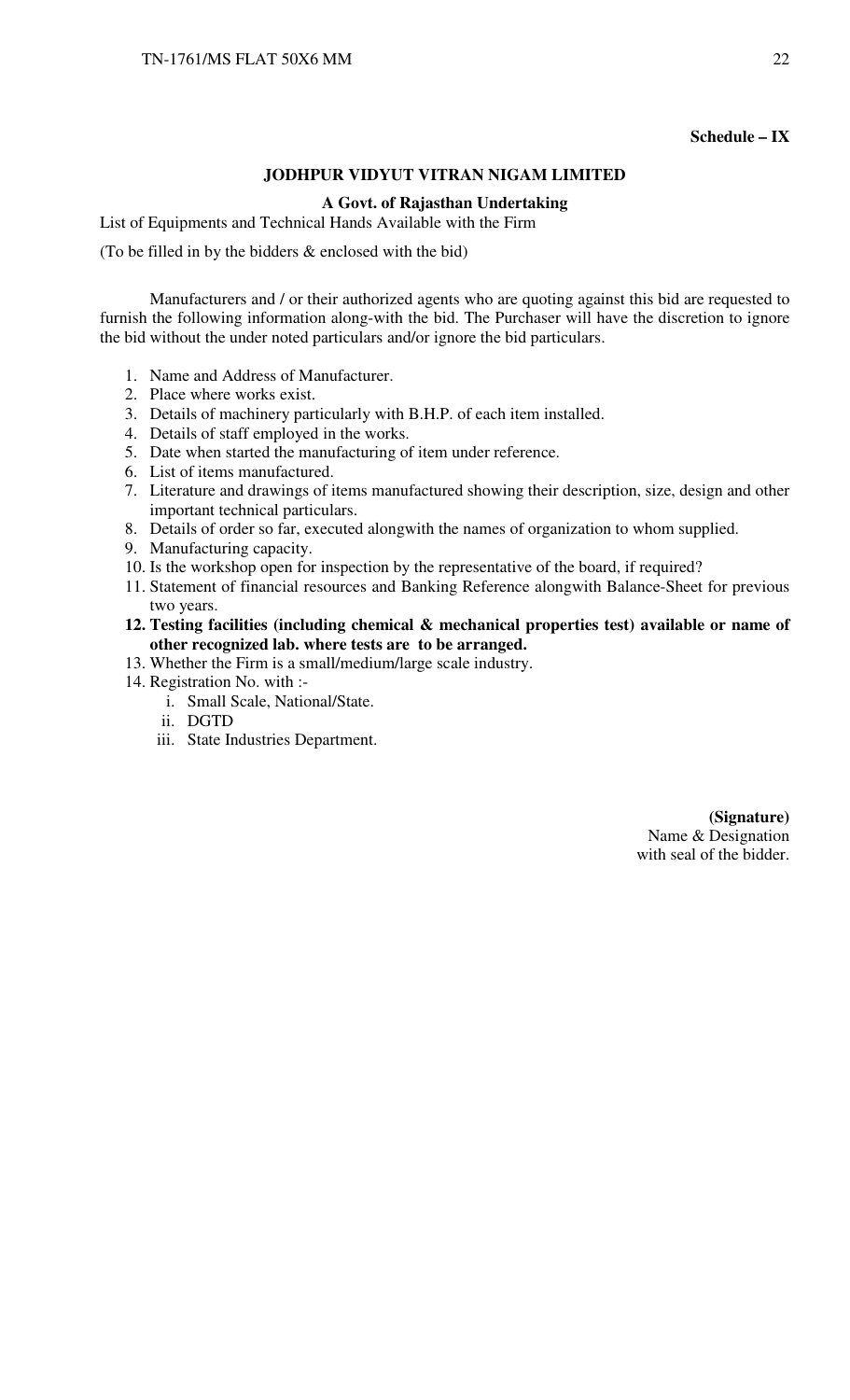#### **Schedule – X**

## **Format of Affidavit**  (**ON NON-JUDICIAL STAMP OF Rs. 100/-)**

|               | $S/\sigma$                                                                       | Aged                                        | Yrs.                           |       |
|---------------|----------------------------------------------------------------------------------|---------------------------------------------|--------------------------------|-------|
|               |                                                                                  |                                             | Proprietor/Partner/Director of |       |
|               | M/s                                                                              | do hereby solemnly affirm and declare that: |                                |       |
|               |                                                                                  |                                             | has been issued                |       |
|               | acknowledgement of Entrepreneurial Memorandum Part II by the District Industries |                                             |                                |       |
| Centre        | The acknowledgement No. is <b>Example 2014</b> 2014.                             |                                             |                                | dated |
|               | and has been issued manufacture of following items:                              |                                             |                                |       |
| Name of Items |                                                                                  | Production Capacity (Yearly)                |                                |       |
| (i)           |                                                                                  |                                             |                                |       |
| (ii)          |                                                                                  |                                             |                                |       |
| (iii)         |                                                                                  |                                             |                                |       |
| (iv)          |                                                                                  |                                             |                                |       |
| (v)           |                                                                                  |                                             |                                |       |

(b) My/Our above noted acknowledgement of Entrepreneurial Memorandum Part-II has not been cancelled or withdrawn by the Industries Department and that the enterprise is regularly manufacturing the above items.

(c) My/Our enterprise is having all the requisite plant and machinery and is fully equipped to manufacture the above noted items.

d) The Present status of the firm is as per acknowledgement of Entrepreneurial Memorandum Part-II issued on the date of District Industries Center, \_\_\_\_\_\_\_\_\_\_\_\_\_\_.

Place\_\_\_\_\_\_\_\_\_\_\_\_\_\_\_\_\_\_

Signature of Proprietor/Director Authorized Signatory With Rubber Stamp and date

### **VERIFICATION**

| 5/0                                                                                               |            | Aged     | Years residing at                                       |  |     |
|---------------------------------------------------------------------------------------------------|------------|----------|---------------------------------------------------------|--|-----|
|                                                                                                   | Proprietor | Partner/ | Director                                                |  | M/s |
|                                                                                                   |            |          | verify and confirm that the contents at $(a)$ , $(b)$ , |  |     |
| (C) and (d) above are true and correct to the best of my knowledge and nothing has been concealed |            |          |                                                         |  |     |

(C) and (d) above are true and correct to the best of my knowledge and nothing has been concealed therein. So, help me God.

#### **DEPONENT**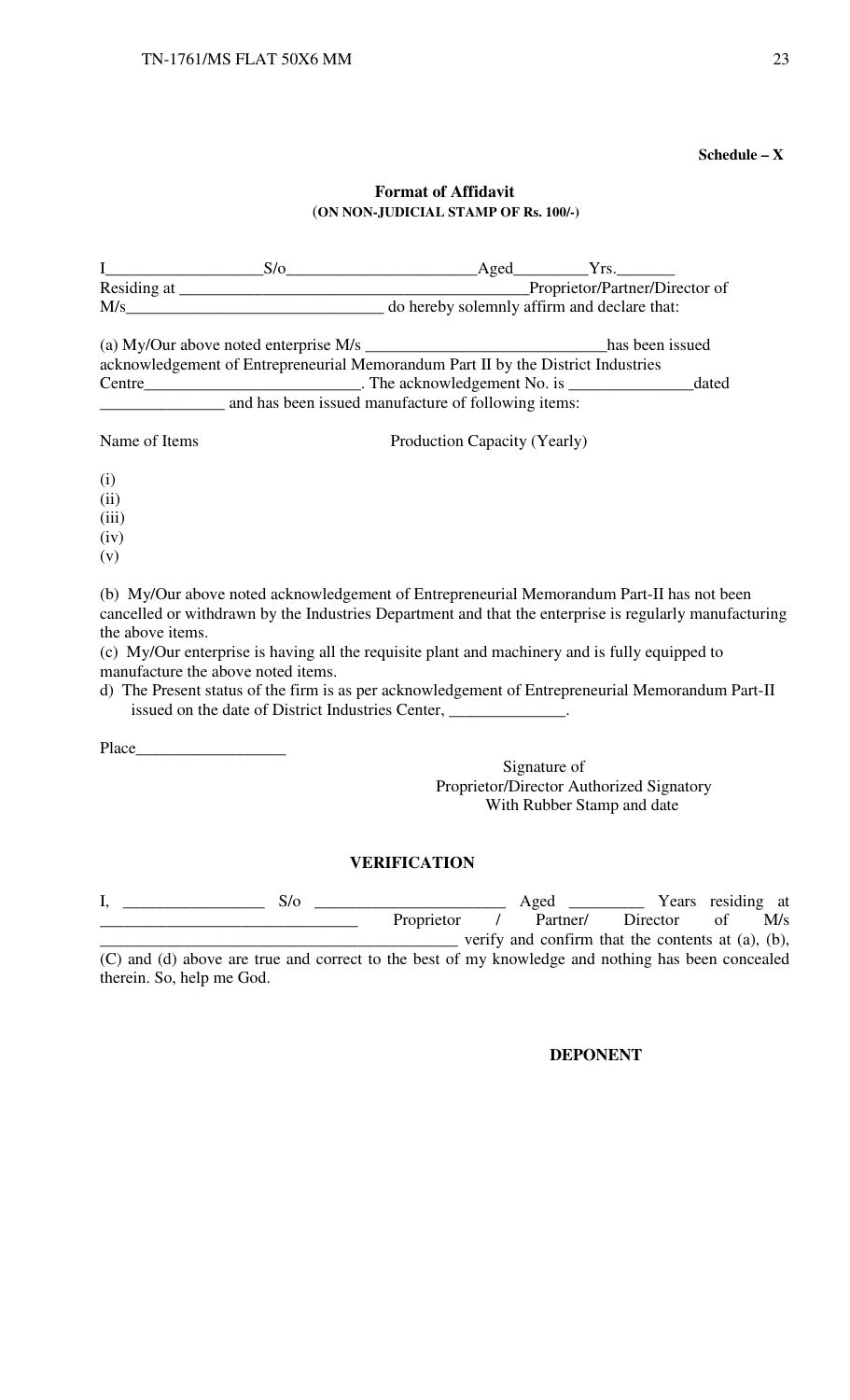#### **GENERAL AMENDMENT IN ITB AND GCC**

**The various clauses wherever appearing in the Instructions to Bidders (ITB), General Conditions of Contract (GCC), Technical Specifications, Qualification Requirements, various Schedules etc., are hereby amended to the extent as under:-** 

### 1. Wherever EMD and Security Bank Guarantee (SBG), are appearing in the ITB, GCC & other Bidding Documents, same is hereby replaced by BID SECURITY as under:-

#### **BID SECURITY**

Bid security shall be 2% **of the estimated value of subject matter of procurement put to bid.** In case of Small Scale Industries of Rajasthan it shall be 0.5% of the **quantity offered** for supply and in case of sick industries, other than Small Scale Industries, whose cases are pending with Board of Industrial and Financial Reconstruction, it shall be 1% of the value of bid. Every bidder, if not exempted, participating in the procurement process shall be required to furnish the bid security as specified in the notice inviting bids.

#### **In case SSI unit of Rajasthan quotes the less than the tendered quantity, then they are required to furnish Bid Security @ 0.5% of the value of the quantity offered by them, failing which bid shall be considered non-responsive.**

The Bid Security amount (as applicable) to be paid by Demand Draft/Banker's Cheque in favour of SR. AO (CASH & CPC), JDVVNL, Jodhpur (payable at Jodhpur) 342003 **upto 4.00 p.m. upto one WORKING day prior to schedule date of opening** of respective bid or Bank Guarantee, in specified format, of a scheduled bank in favour of Superintending Engineer (MM&C), JDVVNL, Jodhpur, be deposited **upto 4.00 p.m. upto one WORKING day prior to schedule date of opening** of respective bid and obtain a receipt/acknowledgement thereof. No other mode of deposit shall be accepted. At the time of depositing the Bid Security amount or Bank Guarantee, the bidder shall also furnish self attested and duly attested by Notary, the documentary evidence of SSI unit of Rajasthan or of sick unit (as applicable) along with affidavit as per schedule X on Non-Judicial Stamp of Rs. 100/-.

The Bank Guarantee against Bid Security be issued by Nationalized / Scheduled Bank. The same may be accepted after confirmation byissuing Bank. If any Bid Security Bank Guarantee not is proper format / not confirmed by the issuing Bank the same would not be accepted and the bidder would be immediately shorted out from bid process.

The Micro, Small & Medium Scale Industries of Rajasthan and sick industries, other than Small Scale Industries, whose cases are pending before the Board of Industrial and Financial Reconstruction (BIFR) shall furnish self-attested documentary evidence duly attested by Notary to claim the above.

#### 2) Wherever Performance Bank Guarantee (PBG) and Composite Bank Guarantee (CBG) are appearing in the ITB, GCC & other Bidding Documents, same are hereby replaced by PERFORMANCE SECURITY as under:-

#### PERFORMANCE SECURITY

The Performance security wherever appearing in the tender document may be read as under-:

 (a) 5 %, or as may be specified in the bidding documents, of the amount of supply order in case of procurement of goods and services and 10% of the amount of work order, in case of procurement of works;

(b) 1% of the amount of quantity ordered for supply of goods, in case of Small Scale Industries or MSME units of Rajasthan; and

(c) 2% of the amount of supply order, in case of sick industries, other than Small Scale Industries, whose cases are pending before the Board of Industrial and Financial Reconstruction (BIFR); and

In case of successful bidder, the amount of bid security may be adjusted in arriving at the amount of the performance security, or refunded if the successful bidder furnishes the full amount of performance security.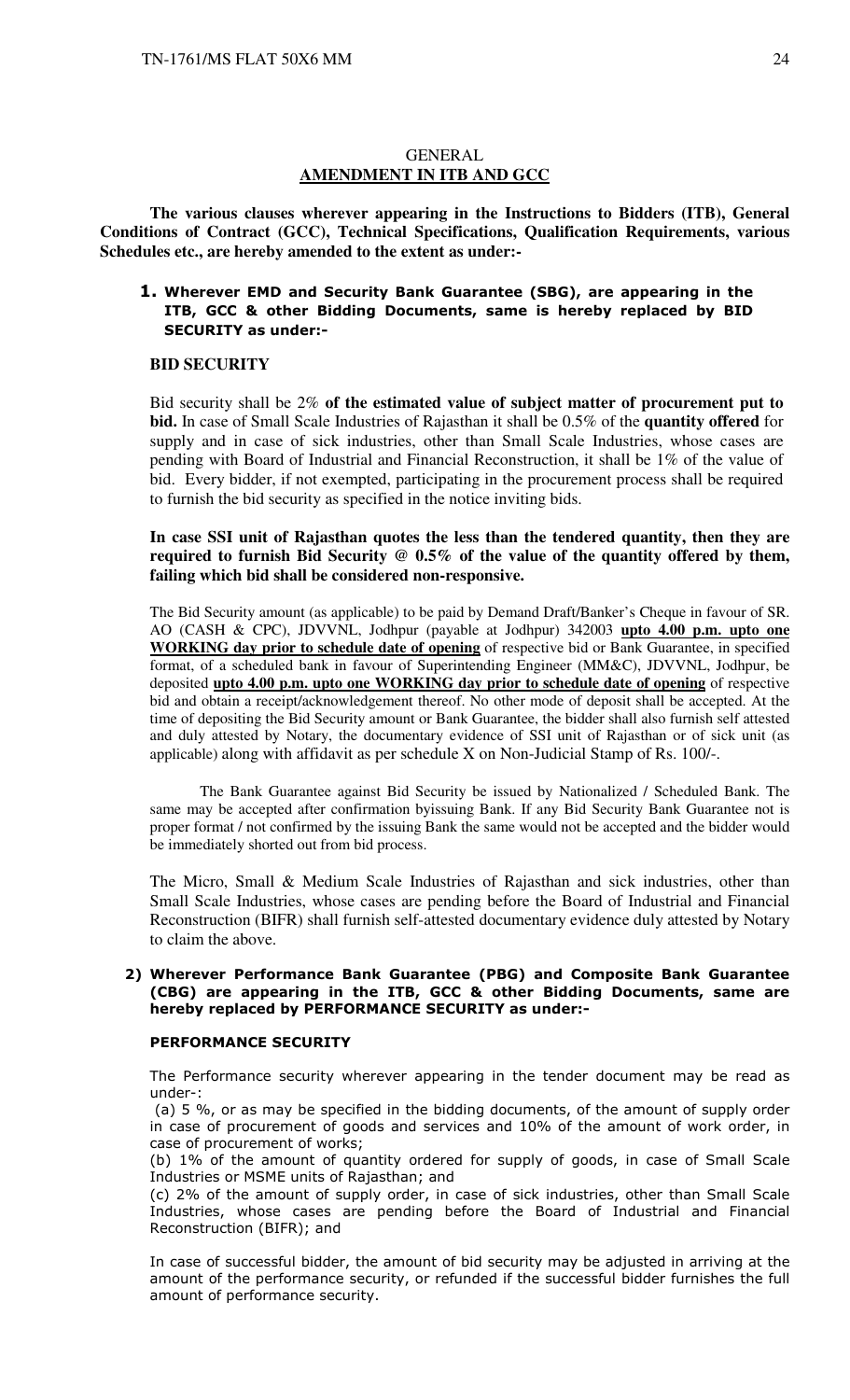#### 3) VENDOR REGISTRATION

The relaxation/exemption given to the registered vendors of the Nigam in respect of EMD/SBG, wherever appearing in the ITB, GCC & other Bidding documents, are hereby WITHDRAWN.

**4) The indirect taxes i.e. Excise Duty, Service Tax, VAT/CST, Entry Tax etc. mentioned in G.C.C., may now be read as G.S.T.** 

#### **5) The following amendment is hereby made in GCC Clause No. 1.43 (Due Date of Payment):**

Payment shall be due and payable by the purchaser in accordance with the provision of the contract within a reasonable period from the date of receipt of each invoice by the contractor / supplier duly supported by a certificate of the Engineer. The purchaser will take all possible effort to make payment to the contractor / supplier generally on **45th day** after receipt of duly verified challans / receipts / bill in the office of paying authority {Sr. Accounts Officer (Cash & CPC) Jodhpur Discom, Jodhpur / Concerned Circle Accounts Officer} and completion of contractual formalities. But in case of delay in payment the purchaser shall not be liable to pay any interest on the outstanding amount to the contractor / supplier.

6)The GST will be charge extra at the prevailing rate on all the settlement fees as applicable and amended time to time.

#### 7) APPEAL:

i. If any Bidder or prospective bidder is aggrieved that any decision, action or omission of the procuring entity is in contravention to the provisions of this Act or the rules or guidelines issued there under, he may file 1st & 2nd appeal under section 38 of RTPP Act-2012 to the following appeal authorities **within a period of ten days from the date of such decision or action, omission, as the case may be, clearly giving the specific ground or grounds on which he feels aggrieved:** 

| Sr.No | Type of Appeal | Name & Designation of appellate authority  |
|-------|----------------|--------------------------------------------|
|       | First appeal   | Chairman, Discoms                          |
|       |                |                                            |
|       | Second appeal  | Energy Department, Government of Rajasthan |

ii) The form of appeal shall be as per Rule 83 of RTPP Rules, 2013 and memorandum of appeal shall be filled as per form-1 as prescribed under RTPP Rules, 2013.

Fee for appeal: - Subject to rule 84 of the RTTP Rule 2013 the fee shall be as under:-

a. For First Appeal:- Rs. 2,500/- (Rupees Two Thousand Five Hundred Only)+GST.

b. For Second Appeal:- Rs. 10,000/- (Rupees Ten Thousand Only)+GST.

iii) It is further intimated that the fee shall be paid in the form of Demand Draft of Bankers Cheque of a Scheduled Bank payable in the name of Sr. Accounts Officer (Cash & CPC), JdVVNL, Jodhpur.

 iv) Provided that after the declaration of a Bidder as successful the appeal may be filed only by a Bidder who has participated in procurement proceedings:

 v) Provided further that in case a Procuring Entity evaluates the Technical Bids before the opening of the Financial Bids, an appeal related to the matter of Financial Bids may be filed only by a Bidder whose Technical Bid is found to be acceptable.

vi) The officer to whom an appeal is filed under para (1) shall deal with the appeal as expeditiously as possible and shall endeavour to dispose it of within thirty days from the date of the appeal.

vii) If the officer designated under para (1) fails to dispose of the appeal filed within the period specified in para (2), or if the Bidder or prospective bidder or the Procuring Entity is aggrieved by the order passed by the First Appellate Authority, the Bidder or prospective bidder or the Procuring Entity, as the case may be, may file a second appeal to Second Appellate Authority specified in the Bidding Document in this behalf within fifteen days from the expiry of the period specified in para (2) or of the date of receipt of the order passed by the First Appellate Authority, as the case may be.

- 8) The bidders should be qualified, not be insolvent, not be in receivership, not be bankrupt or being wound up, should not have affairs administered by a court or a judicial officers, should not have business activities suspended, should not be blacklisted or debarred by any utility/ government agency, should not have a conflict of interest. For this bidder is required to furnish a Declaration as per Appendix-C, on Rajasthan Non-Judicial Stamp Paper of Rs. 100/ (excluding surcharge on Stamp Paper, as per rules)."
- 9) In case the terms & conditions mentioned in PO, ITB & GCC are modified/differ from RTPP Act, then RTPP Act shall supersede.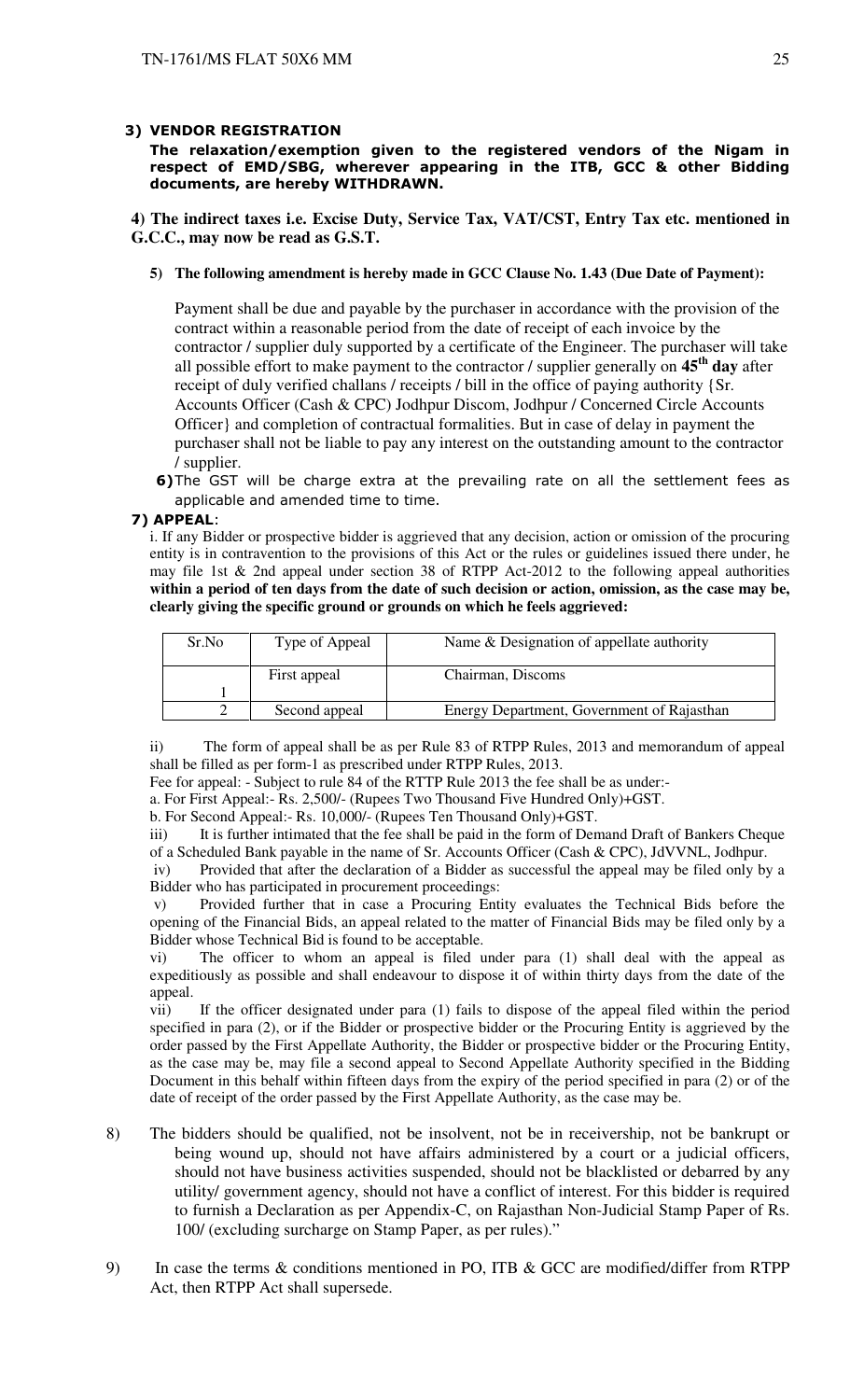**Addendum in the provision of Instruction to bidder (ITB) in the clause No. 1.12.2 for quantity allocation as per award criteria of purchase manual in accordance to the clause no. 74 of RTPP rules:** 

#### **1.12.2(A) for quantity allocation**

- **(i) Trial order under Para No. 22.17 (a) & (b) of purchase manual**
- (a) Any bidder located within or outside the state of Rajasthan has participated for the first time in a particular Discom & meeting minimum qualification requirement and has supplied the tendered material/or of higher rating in other utility shall be treated as an old supplier. Rajasthan's firms although supplied in past but not meeting minimum quantity supplied criterion including altogether new units which have not supplied any quantity but having adequate & required manufacturing and testing facility and technical know-how of the tendered material shall be considered as new firms and would be eligible for trial order only. In case of supply made to the licensed power utility out side India, the C.A. certificate furnished by firm shall be considered.

Note: - The material supplied and accepted for same/higher rating for turnkey project(s) to a licensed power utility/Govt. shall be considered for the purpose of evaluating criteria. The certificate given by C.A. shall indicate above quantity separately.

- (b) (i) The trial order for a particular item shall not generally exceed 10 % of the total quantity considered for placement of order. This ceiling may, however, be relaxed by the corporate level purchase committee up to the extent of 30  $\%$ , to take the advantage of lower price where situation of differential prices offering is arising.
- (ii) The capacity  $\&$  capability assessment of a bidder located outside state of Rajasthan who otherwise qualifies but is participating for the first time shall not be carried out. Similarly, For the tendered item(s) where the valid BIS license is an essential qualification requirement and the bidder possesses the valid BIS but new to the utility. The capacity/capability assessment of such a bidder shall also not be carried out.

#### **(iii)Award criteria under Para No. 10.2 (iii) of purchase manual**

(a) In case of distribution transformers of rating 40 KVA and below, LT cables & conductors and fabricated steel items, order quantity may be distributed in the following manner: -

 **20% to L1 15% to L2 10% to L3 05% to L4** 

50% to be distributed equally among other firms subject to the condition that not more than 5% of the quantity to be purchased will be allotted to any one of such firms. The balance, if any will be distributed in the same proportion as indicated above among the first four firms.

(b) In case of other items except poles, order quantity may be distributed in the following manner:

**40% to L1 20% to L2 10% to L3 06% to L4** 

The balance quantity may be equally distributed among other firms subject to the condition that not more than 4% of the quantity to be purchased will be allotted to any such firm. The balance, if any, will be distributed in the same proportion as indicted above the first four firms.

(c) In case of poles, the order may be awarded on the basis of landed cost (material and transportation taken together). The allocation of quantity location/destination wise may be made among the eligible firms in equal proportion as far as possible.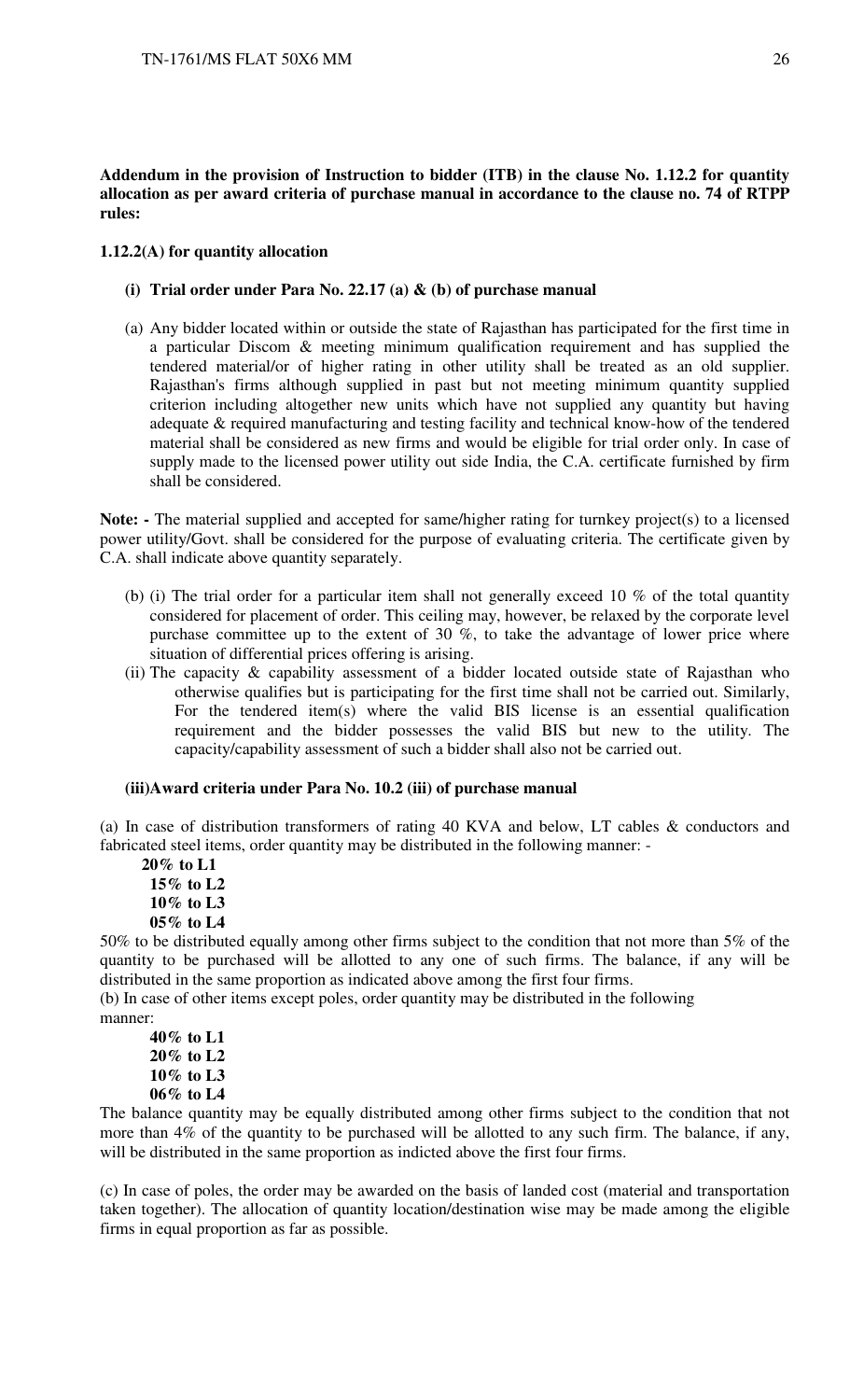#### **APPENDIX-A**

Bank Guarantee No. \_\_\_\_\_\_\_. Security Amount : \_\_\_\_\_\_\_\_. Issued on dated : \_\_\_\_\_\_\_\_. Valid upto :  $\frac{\ }{\ }$ . Claim upto / Grace period: \_\_\_\_\_\_\_\_\_

#### **PERFORMA OF BANK GUARANTEE FOR BID SECURITY**

(Bank Guarantee in lieu of bid Security on non-judicial Stamp Paper of Rajasthan State of 0.25% of the B.G. value or Rs.25,000/-, whichever is less)

To,

The Superintending Engineer (MM&C), Jodhpur Vidyut Vitaran Nigam Limited, Jodhpur.

- 1. Whereas \_\_\_\_\_\_\_\_\_\_\_\_\_\_\_\_\_\_\_ (name of the Bidder) (hereinafter called "the Bidder") has submitted its bid dated \_\_\_\_\_\_ (date of submission of bid) for \_\_\_\_\_\_\_\_\_ (name of contract/ name of the material with Bid no. / TN No. \_\_\_\_\_\_) (hereinafter called 'the Bid'').
- 2. KNOW ALL PEOPLE by these presents that WE \_\_\_\_\_\_\_\_\_\_\_\_ (name and address of branch of Bank ) of \_\_\_\_\_\_\_\_\_ (name of country), having our registered office at \_\_\_\_\_\_\_\_\_\_\_\_\_\_\_\_\_\_\_\_\_\_ (addresses of bank) (hereinafter called 'the Bank"), are bound unto  $\frac{1}{\text{sum of Rs. *}}$  (name of Purchaser) (hereinafter called "the Purchaser") in the sum of Rs.  $\frac{1}{\text{sum of the area}}$  for which payment well and truly to be made to the said sum of Rs. \*\_\_\_\_\_\_\_\_\_\_\_\_\_ for which payment well and truly to be made to the said Purchaser, the Bank binds itself, its successors, and assigns by these presents sealed with the Common Seal of the said Bank this day of 20
- 3. THE CONDITIONS of this obligation are :
	- i. If the bidder withdraws its Bid during the period of bid validity specified by the Bidder in the Bid Form; or
	- ii. If the bidder refuses to accept the correction of error in his Bid; or
	- iii. If the bidder, having been notified of the acceptance of its Bid by the purchaser during the period of bid validity:
	- a. Fails or refuses to execute the Contract Agreement within the time specified in purchase / work order, if required, or
	- b. Fails or refuses to furnish the performance security within the time specified in purchase / work order in accordance with the GCC, or
	- c. Fails to commence supply of goods or services or execute work as per purchase / work order within time specified.
	- iv. If the bidder breaches any provision of the Code of integrity specified in the RTPP Act and Chapter VI of the RTPP Rules.
- 4. We undertake unconditionally and irrevocably to guarantee as primary obligator and not as surety merely to pay to the purchaser a sum of Rs. \_\_\_\_\_\_\_\_\_\_\_ (in words Rs. \_\_\_\_\_\_\_\_\_\_\_\_\_\_\_\_\_\_\_\_\_\_\_\_\_\_\_\_\_\_\_\_\_\_\_\_\_\_) upon receipt of its first written demand, without the purchaser having to substantiate its demand, provided that in its demand the Purchaser will note that the amount claimed by it is due to it owing to the occurrence of one or all of the above three conditions specifying the occurred condition or conditions.
- 5. The decision of the Superintending Engineer (MM&C), Jodhpur Vidyut Vitaran Nigam Limited, Jodhpur shall be final whether breach has been committed on the right to demand the amount of guarantee from us which has accrued to the purchaser.
- 6. This guarantee shall not cease or determine, if the purchaser grants time or indulgence or vary the terms of the contract with the Contractor or without our consent or knowledge.
- 7. The guarantee herein contained shall not be affected by any change in the constitution of the Contractor.
- 8. We \_\_\_\_\_\_\_\_\_\_(Bank Name) further undertake not to revoke this guarantee during its currency except with the previous consent of the Superintending Engineer (MM&C), Jodhpur Vidyut Vitaran Nigam Limited, Jodhpur.
- 9. All disputes arising under the said guarantee between the Bank and the Nigam or between the Contractor and the Nigam pertaining to the guarantee, shall be subject to the jurisdiction of the Courts in Jodhpur, Rajasthan alone.
- 10. This guarantee will remain in force up to and including one hundred eighty (180) days after the date of the opening of bids, i.e. upto \_\_\_\_\_\_\_\_\_\_\_, with a further grace period of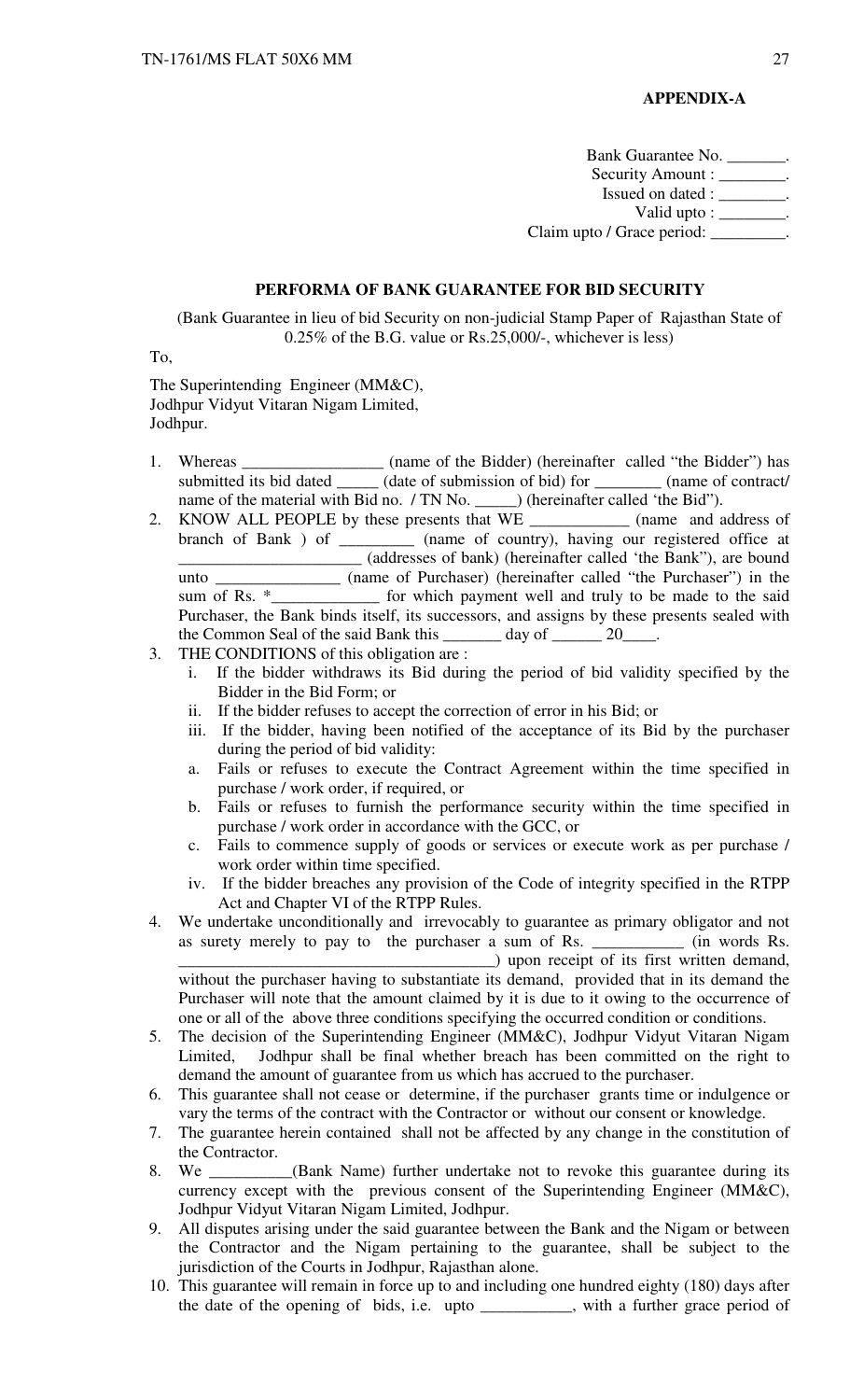Ninety (90) days and any demand in respect thereof should reach the Bank not later than the above date.

> Yours faithfully, Bankers (EXECUTANT) Signed by the above named Bank in presence of : (signature with full Name and Address)

Witness :

.

1. \_\_\_\_\_\_\_\_\_\_\_\_\_\_. 2. \_\_\_\_\_\_\_\_\_\_\_\_\_\_\_\_\_.

Attested by Notary Public, First Class Magistrate or directly confirmed by the executing Bank.

\* The Bidder should insert the amount of the guarantee in words and figures denominated in the currency of bid.

**Note** : In case the bid is submitted by a Joint Venture, the Bid Bank guarantee shall be in the name of Lead partner or in the name of joint venture partners submitting the Bid covering all the partners of the joint venture.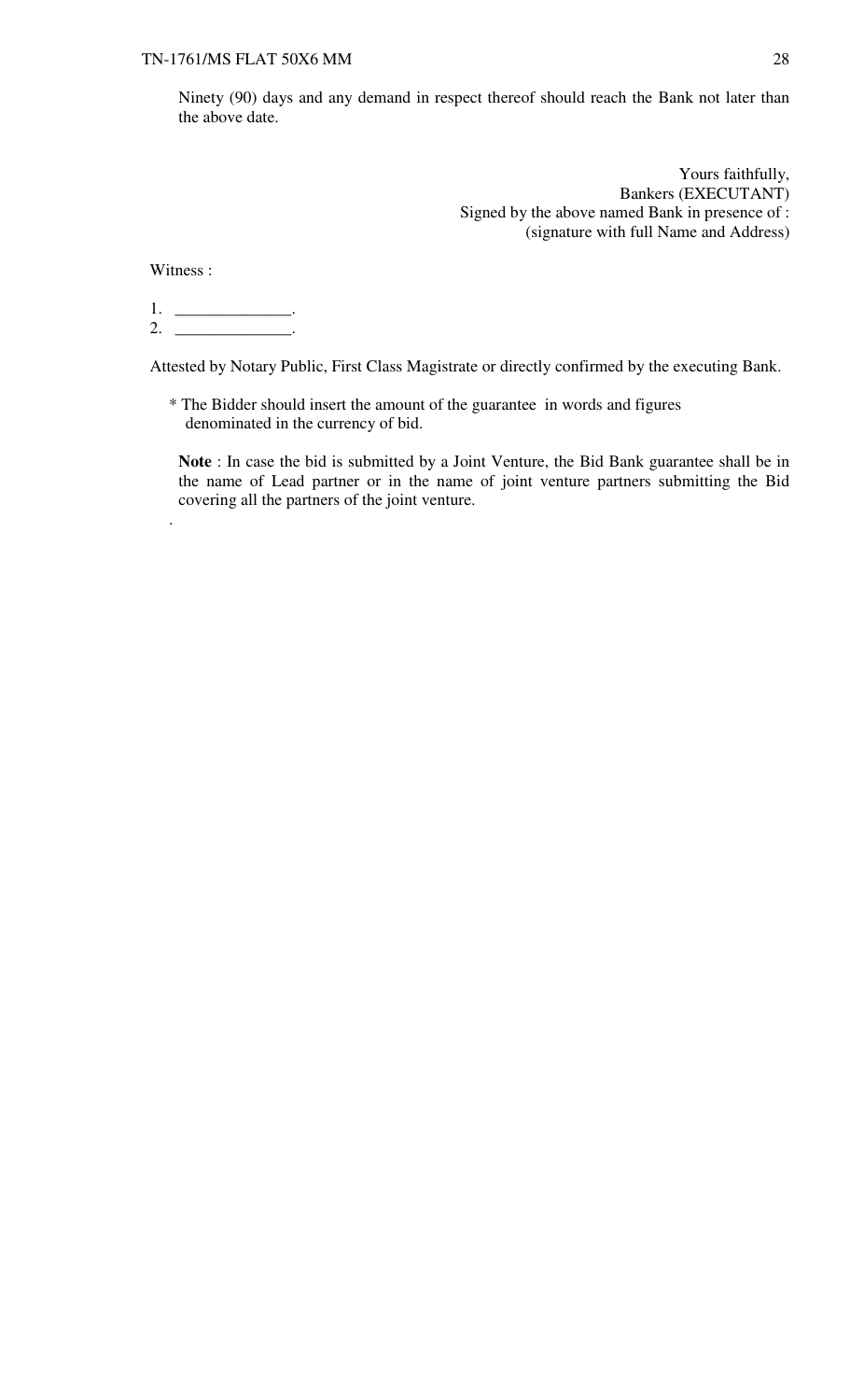#### **Annexure 'A'**

#### SELF ATTESTED UNDERTAKING TO BE GIVEN ON FIRM'S LETTER HEAD

#### We, the undersigned declare that:

- 1. Our firm, its affiliates of subsidiaries including any subcontractor or suppliers for any part of the contract have not debarred by the state government or the procuring entity or a regulatory authority under any applicable law.
- 2. We declare that we have complied with and shall continue to comply with the provision of the code of integrity including conflict of interest as specified for bidders in the RTPP Act 2012, RTPP Rules 2013 and the bidding document during the procurement process and execution of contract till completion of all our obligation under contract.
- 3. I/We possess the necessary professional, technical, financial and managerial resources and competence required by the bidding document issued by the procuring entity.
- 4. I/We have fulfilled my/ our obligation to pay such of the taxes payable to the Union and the State Government or any local authority as specified in the bidding document.
- 5. I/We are not insolvent, in receivership, bankrupt or being wound up, not have my/ our affairs administered by a court or a judicial officer, not have my/ our business activities suspended and not the subject of legal proceeding for any of the foregoing reasons.
- 6. I/We do not have, and our directors and officers not have, been convicted of any criminal offence related to my/ our professional conduct or the making of false statements or misrepresentations as to my/ our qualifications to enter into a procurement contract within a period of three years preceding the commencement of this procurement process, or not have been otherwise disqualified pursuant to debarment proceedings.
- 7. I/We do not have a conflict of interest as specified in the Act, Rules and the bidding document, which materially affects fair competition.

 Firm's Name Seal & Signature